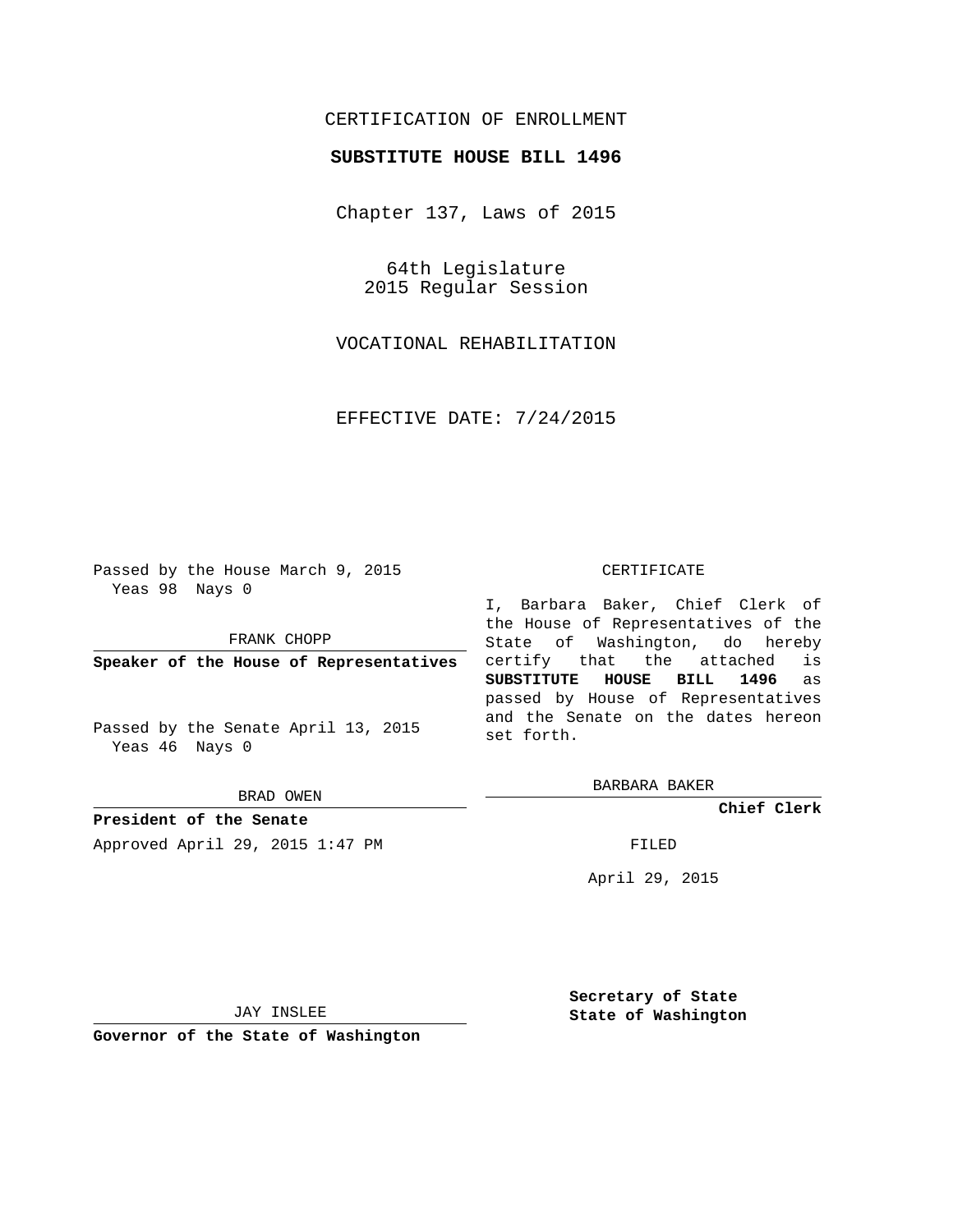## **SUBSTITUTE HOUSE BILL 1496**

Passed Legislature - 2015 Regular Session

**State of Washington 64th Legislature 2015 Regular Session**

**By** House Labor (originally sponsored by Representatives Sells, Gregerson, and Ormsby; by request of Department of Labor & Industries)

READ FIRST TIME 02/12/15.

 AN ACT Relating to addressing vocational rehabilitation by making certain recommendations from the vocational rehabilitation subcommittee permanent and creating certain incentives for employers to employ injured workers with permanent disabilities; amending RCW 51.16.120, 51.32.095, and 51.44.040; reenacting and amending RCW 51.32.099; adding a new section to chapter 51.32 RCW; creating new sections; and repealing 2013 c 331 s 3, 2011 c 291 s 3, and 2013 c 331 s 6 (uncodified).8

9 BE IT ENACTED BY THE LEGISLATURE OF THE STATE OF WASHINGTON:

10 **Sec. 1.** RCW 51.16.120 and 2010 c 213 s 1 are each amended to 11 read as follows:

12 (1) Whenever a worker has a previous bodily disability from any 13 previous injury or disease, whether known or unknown to the employer, 14 and ((shall)) suffers a further disability from injury or 15 occupational disease in employment covered by this title and becomes 16 totally and permanently disabled from the combined effects thereof or 17 dies when death was substantially accelerated by the combined effects 18 thereof, then the experience record of an employer insured with the 19 state fund at the time of the further injury or disease ((<del>shall</del>)) 20 <u>must</u> be charged and a self-insured employer ((shall)) must pay 21 directly into the reserve fund only the accident cost which would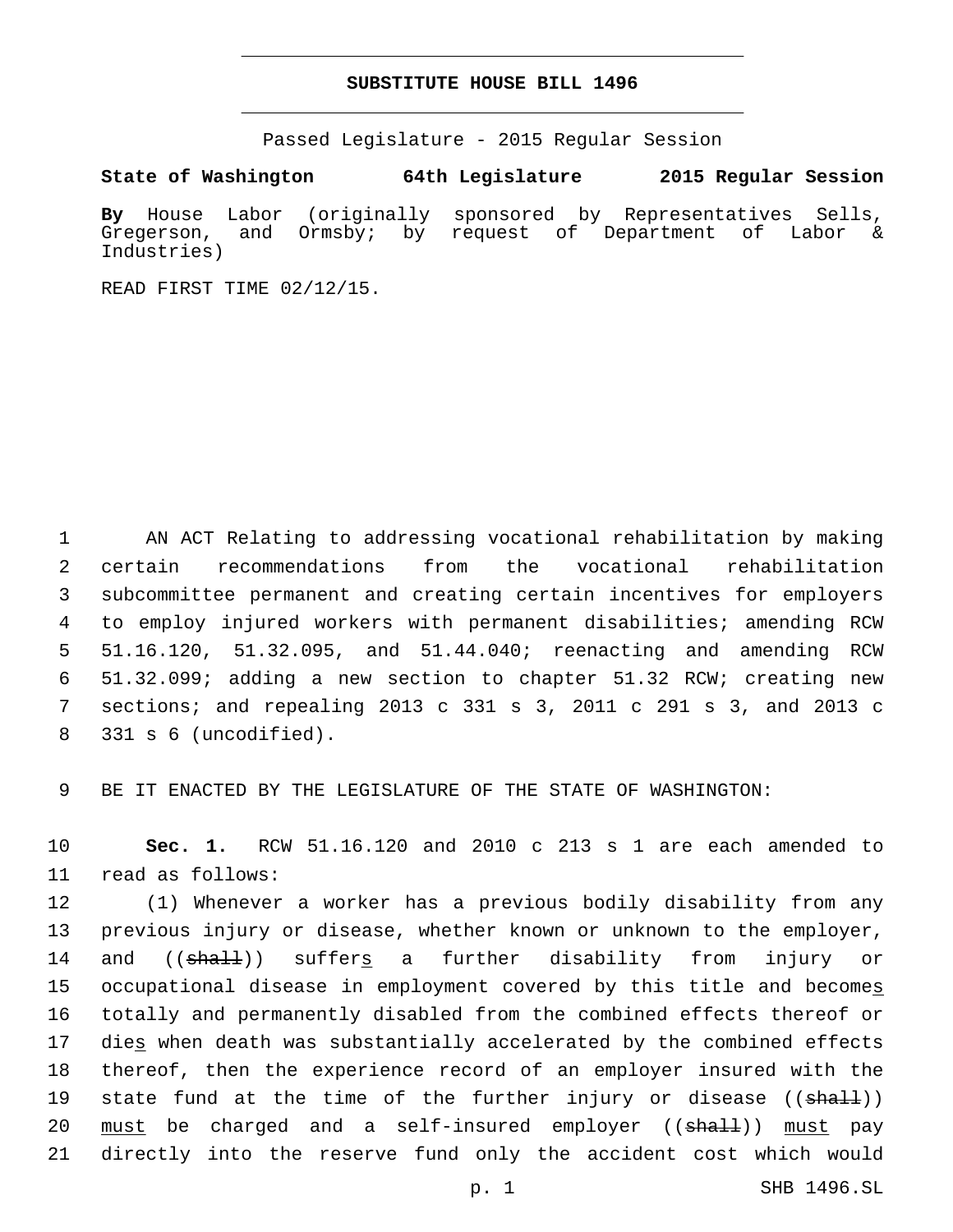have resulted solely from the further injury or disease, had there 2 been no preexisting disability, and which accident cost ((shall)) must be based upon an evaluation of the disability by medical experts. The difference between the charge thus assessed to such employer at the time of the further injury or disease and the total 6 cost of the pension reserve  $((shall))$  must be assessed against the second injury fund. Except as provided in subsection (2) of this 8 section, the department ((shall)) must pass upon the application of this section in all cases where benefits are paid for total permanent disability or death and issue an order thereon appealable by the employer. Pending outcome of such appeal the transfer or payment  $((shall))$  must be made as required by such order.

 (2) If a self-insured employer is in default or the director has withdrawn the certification of a self-insured employer, the 15 department ((shall)) may not pass on the application of this section. 16 In such cases, the total cost of the pension reserve ((shall)) must first be assessed against the defaulting self-insured employer's deposit required by RCW 51.14.020 and in cases where the surety funds 19 are insufficient the remaining cost of the pension reserve ((shall)) must be assessed against the insolvency trust fund.

21 (3) The department ((shall)) must, in cases of claims of workers sustaining injuries or occupational diseases in the employ of state fund employers, recompute the experience record of such employers when the claims of workers injured in their employ have been found to qualify for payments from the second injury fund after the regular time for computation of such experience records and the department may make appropriate adjustments in such cases including cash refunds 28 or credits to such employers.

29 (4) ((To encourage employment of injured workers who are not reemployed by the employer at the time of injury, the department may adopt rules providing for the reduction or elimination of premiums or assessments from subsequent employers of such workers and may also adopt rules for the reduction or elimination of charges against such employers in the event of further injury to such workers in their 35 employ.

 $(36 \leftarrow \{5\})$ ) To encourage employment of injured workers who have a developmental disability as defined in RCW 71A.10.020, the department may adopt rules providing for the reduction or elimination of premiums or assessments from employers of such workers and may also adopt rules for the reduction or elimination of charges against their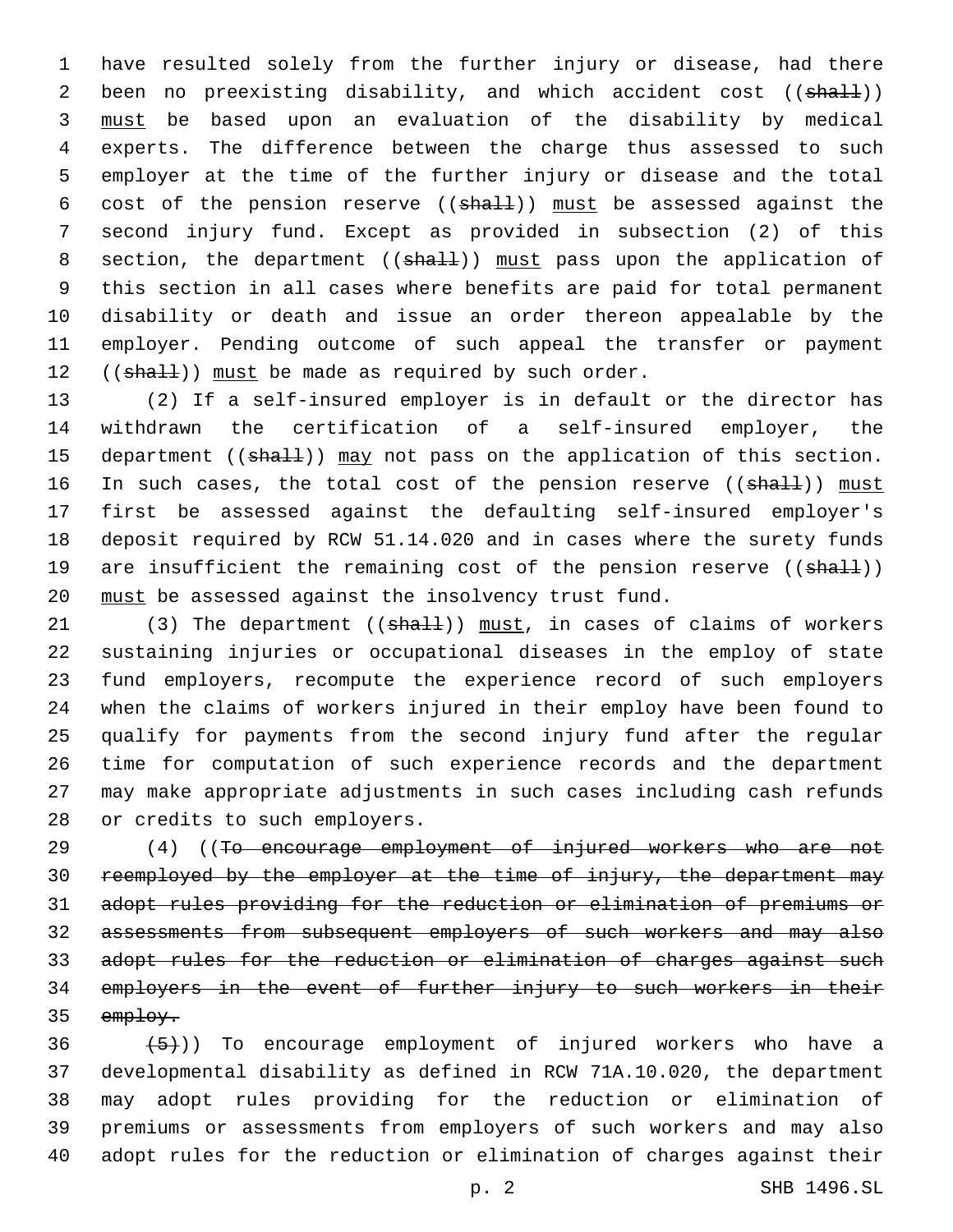employers in the event of further injury to such workers in their 2 employ.

 **Sec. 2.** RCW 51.32.095 and 2013 c 331 s 1 are each amended to 4 read as follows:

 (1) One of the primary purposes of this title is to enable the injured worker to become employable at gainful employment. To this 7 end, the department or self-insurers ((shall)) must utilize the services of individuals and organizations, public or private, whose experience, training, and interests in vocational rehabilitation and retraining qualify them to lend expert assistance to the supervisor of industrial insurance in such programs of vocational rehabilitation as may be reasonable to make the worker employable consistent with his or her physical and mental status. Where, after evaluation and recommendation by such individuals or organizations and prior to final evaluation of the worker's permanent disability and in the sole opinion of the supervisor or supervisor's designee, whether or not medical treatment has been concluded, vocational rehabilitation is both necessary and likely to enable the injured worker to become employable at gainful employment, the supervisor or supervisor's designee may, in his or her sole discretion, pay or, if the employer is a self-insurer, direct the self-insurer to pay the cost as 22 provided in subsection  $((+4))$   $(5)$  of this section or RCW 51.32.099, as appropriate. An injured worker may not participate in vocational rehabilitation under this section or RCW 51.32.099 if such participation would result in a payment of benefits as described in 26 RCW 51.32.240(5), and any benefits so paid ((shall)) must be 27 recovered according to the terms of that section.

28 (2) ((When in the sole discretion of the supervisor or the supervisor's designee vocational rehabilitation is both necessary and likely to make the worker employable at gainful employment, then the following order of priorities shall be used)) Vocational rehabilitation services may be provided to an injured worker when in the sole discretion of the supervisor or the supervisor's designee vocational rehabilitation is both necessary and likely to make the worker employable at gainful employment. In determining whether to provide vocational services and at what level, the following list must be used, in order of priority with the highest priority given to 38 returning a worker to employment:

(a) Return to the previous job with the same employer;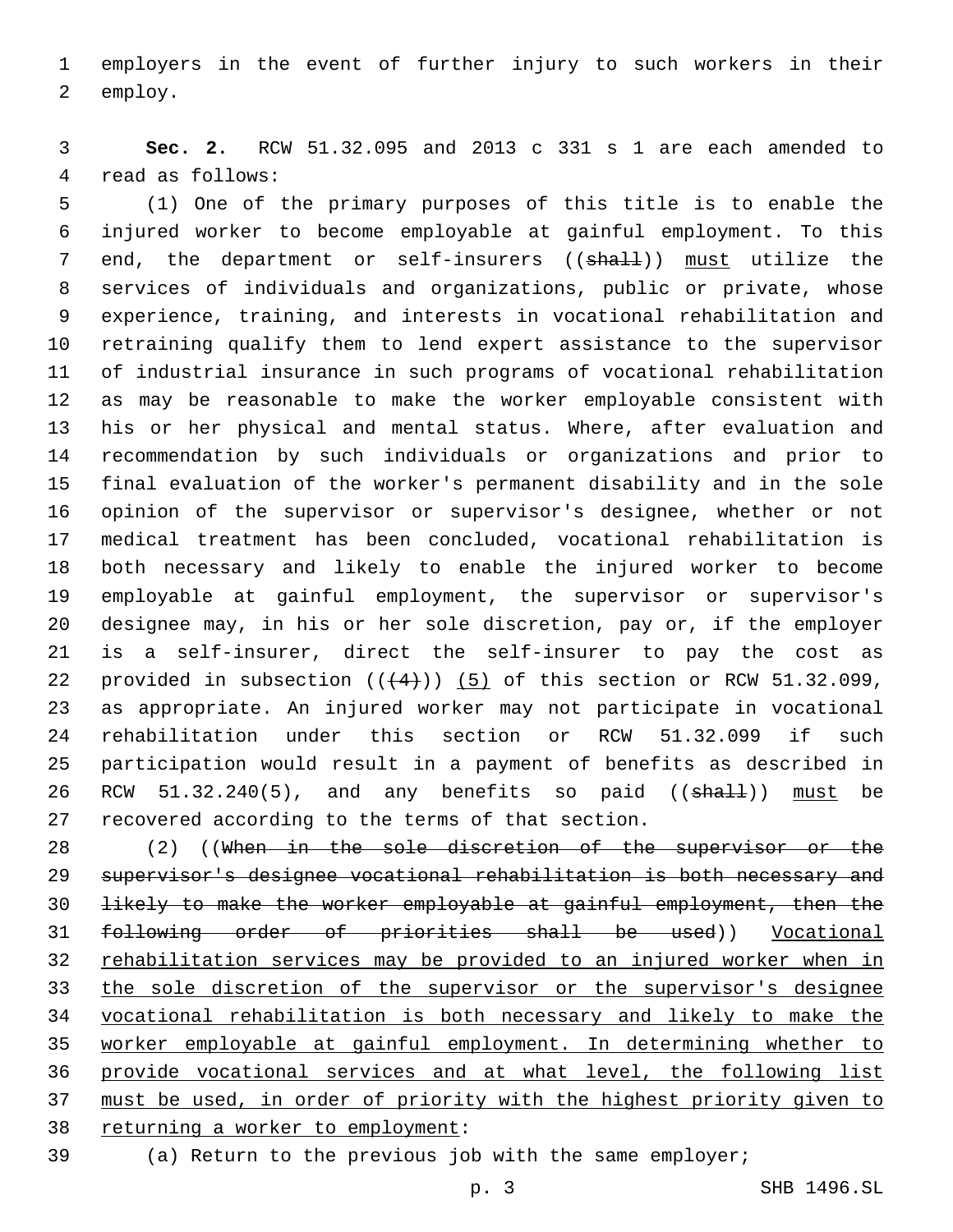(b) Modification of the previous job with the same employer 2 including transitional return to work;

 (c) A new job with the same employer in keeping with any 4 limitations or restrictions;

 (d) Modification of a new job with the same employer including 6 transitional return to work;

(e) Modification of the previous job with a new employer;

 (f) A new job with a new employer or self-employment based upon 9 transferable skills;

(g) Modification of a new job with a new employer;

 (h) A new job with a new employer or self-employment involving 12 on-the-job training;

13 (i) Short-term retraining ((and job placement)).

 (3) Notwithstanding subsection (2) of this section, vocational services may be provided to an injured worker who has suffered the loss or complete use of both legs, or arms, or one leg and one arm, or total eyesight when, in the sole discretion of the supervisor or the supervisor's designee, these services will either substantially improve the worker's quality of life or substantially improve the worker's ability to function in an employment setting, regardless of whether or not these services are either necessary or reasonably likely to make the worker employable at any gainful employment. Vocational services must be completed prior to the commencement of the worker's entitlement to benefits under RCW 51.32.060. However, workers who are eligible for vocational services under this subsection are not eligible for option 2 benefits, as provided in RCW 27 51.32.099(4) and section 5 of this act.

 (4) To encourage the employment of individuals who have suffered an injury or occupational disease resulting in permanent disability which may be a substantial obstacle to employment, the supervisor or supervisor's designee, in his or her sole discretion, may provide assistance including job placement services for eligible injured workers who are receiving vocational services under the return-to- work priorities listed in subsection (2)(b) through (i) of this section, except for self-employment, and to employers that employ them. The assistance listed in (a) through (f) of this subsection is 37 only available in cases where the worker is employed:

 (a) Reduction or elimination of premiums or assessments owed by employers for such workers;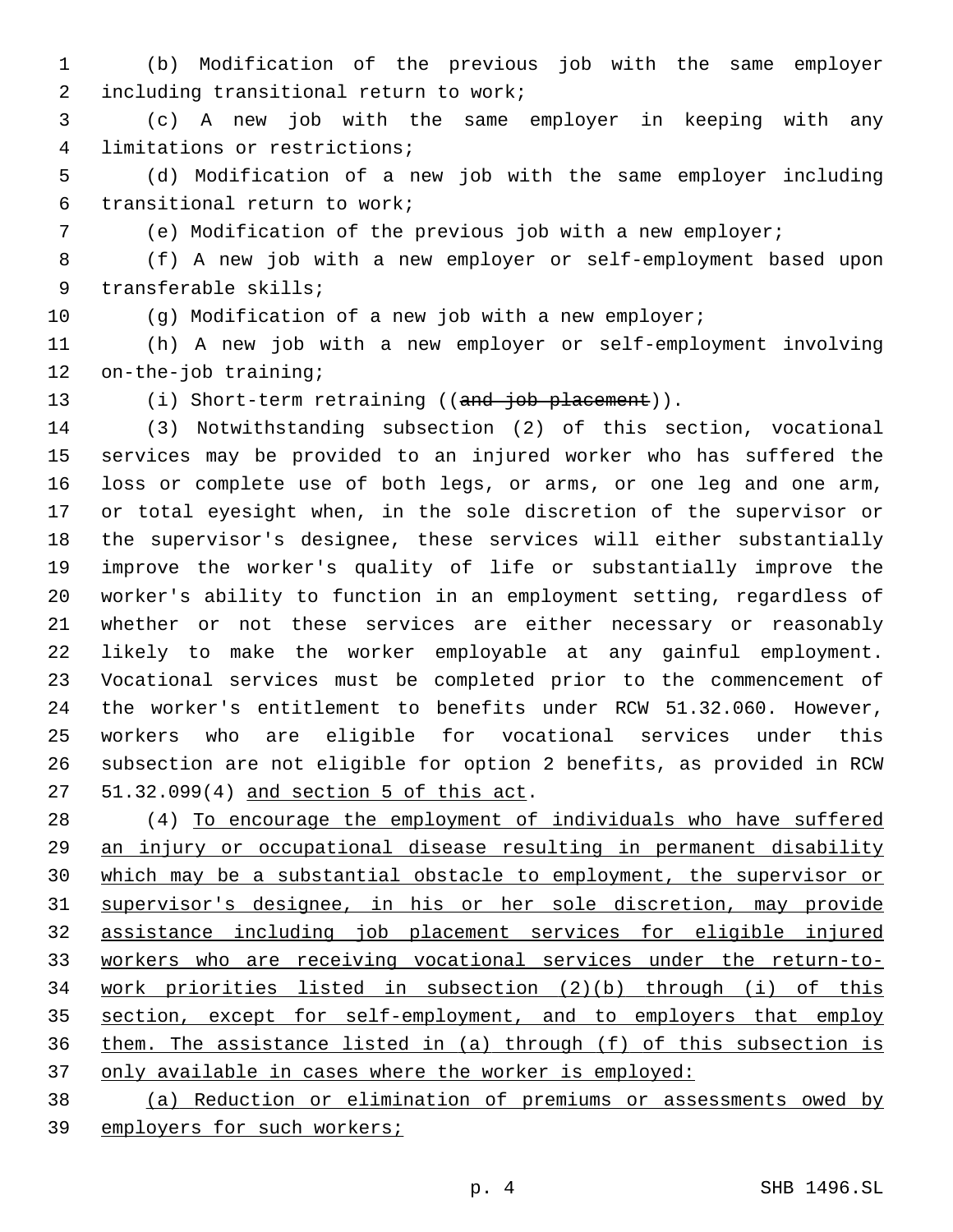(b) Reduction or elimination of charges against the employers in 2 the event of further injury to such workers in their employ; (c) Reimbursement of the injured worker's wages for light duty or transitional work consistent with the limitations in RCW  $51.32.090(4)(c)$ ; (d) Reimbursement for the costs of clothing that is necessary to allow the worker to perform the offered work consistent with the limitations in RCW 51.32.090(4)(e); (e) Reimbursement for the costs of tools or equipment to allow the worker to perform the work consistent with the limitations in RCW 51.32.090(4)(f); (f) A one-time payment equal to the lesser of ten percent of the worker's wages including commissions and bonuses paid or ten thousand dollars for continuous employment without reduction in base wages for 15 at least twelve months. The twelve months begin the first date of employment and the one-time payment is available at the sole 17 discretion of the supervisor of industrial insurance; (g) The benefits described in this section are available to a state fund employer without regard to whether the worker was employed 20 by the state fund employer at the time of injury. The benefits are available to a self-insured employer only in cases where the worker was employed by a state fund employer at the time of injury or occupational disease manifestation; (h) The benefits described in (a) through (f) of this subsection (4) are only available in instances where a vocational rehabilitation professional and the injured worker's health care provider have

with the worker's limitations and physical restrictions.

 (5)(a) For vocational plans approved prior to July 1, 1999, costs for vocational rehabilitation benefits allowed by the supervisor or supervisor's designee under subsection (1) of this section may include the cost of books, tuition, fees, supplies, equipment, transportation, child or dependent care, and other necessary expenses for any such worker in an amount not to exceed three thousand dollars in any fifty-two week period, and the cost of continuing the temporary total disability compensation under RCW 51.32.090 while the worker is actively and successfully undergoing a formal program of vocational rehabilitation.38

confirmed that the worker has returned to work that is consistent

 (b) When the department has approved a vocational plan for a worker between July 1, 1999, through December 31, 2007, costs for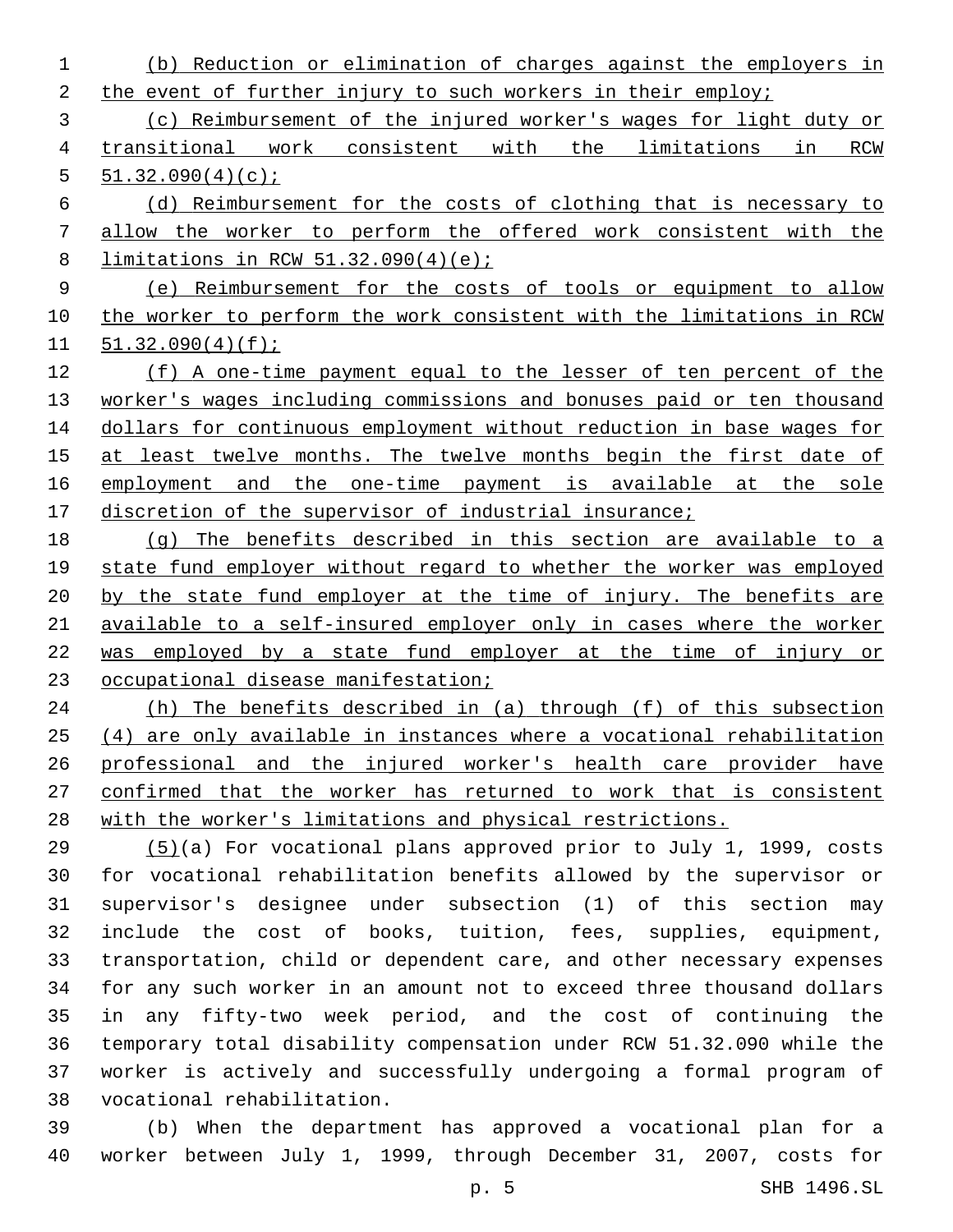vocational rehabilitation benefits allowed by the supervisor or supervisor's designee under subsection (1) of this section may include the cost of books, tuition, fees, supplies, equipment, child or dependent care, and other necessary expenses for any such worker in an amount not to exceed four thousand dollars in any fifty-two week period, and the cost of transportation and continuing the temporary total disability compensation under RCW 51.32.090 while the worker is actively and successfully undergoing a formal program of 9 vocational rehabilitation.

 (c) The expenses allowed under (a) or (b) of this subsection may include training fees for on-the-job training and the cost of furnishing tools and other equipment necessary for self-employment or reemployment. However, compensation or payment of retraining with job placement expenses under (a) or (b) of this subsection may not be authorized for a period of more than fifty-two weeks, except that such period may, in the sole discretion of the supervisor after his or her review, be extended for an additional fifty-two weeks or portion thereof by written order of the supervisor.

 (d) In cases where the worker is required to reside away from his or her customary residence, the reasonable cost of board and lodging (( $shall$ )) must also be paid.

22 (e) Costs paid under this subsection ( $(\text{shalt})$ ) must be chargeable 23 to the employer's cost experience or ((shall)) must be paid by the 24 self-insurer as the case may be.

 $((+5+))$   $(6)$  In addition to the vocational rehabilitation 26 expenditures provided for under subsection  $((+4))$  (5) of this section and RCW 51.32.099, an additional five thousand dollars may, upon authorization of the supervisor or the supervisor's designee, be expended for: (a) Accommodations for an injured worker that are medically necessary for the worker to participate in an approved retraining plan; and (b) accommodations necessary to perform the essential functions of an occupation in which an injured worker is seeking employment, consistent with the retraining plan or the recommendations of a vocational evaluation. The injured worker's attending physician or licensed advanced registered nurse practitioner must verify the necessity of the modifications or accommodations. The total expenditures authorized in this subsection 38 and the expenditures authorized under RCW 51.32.250 ((shall)) may not 39 exceed five thousand dollars.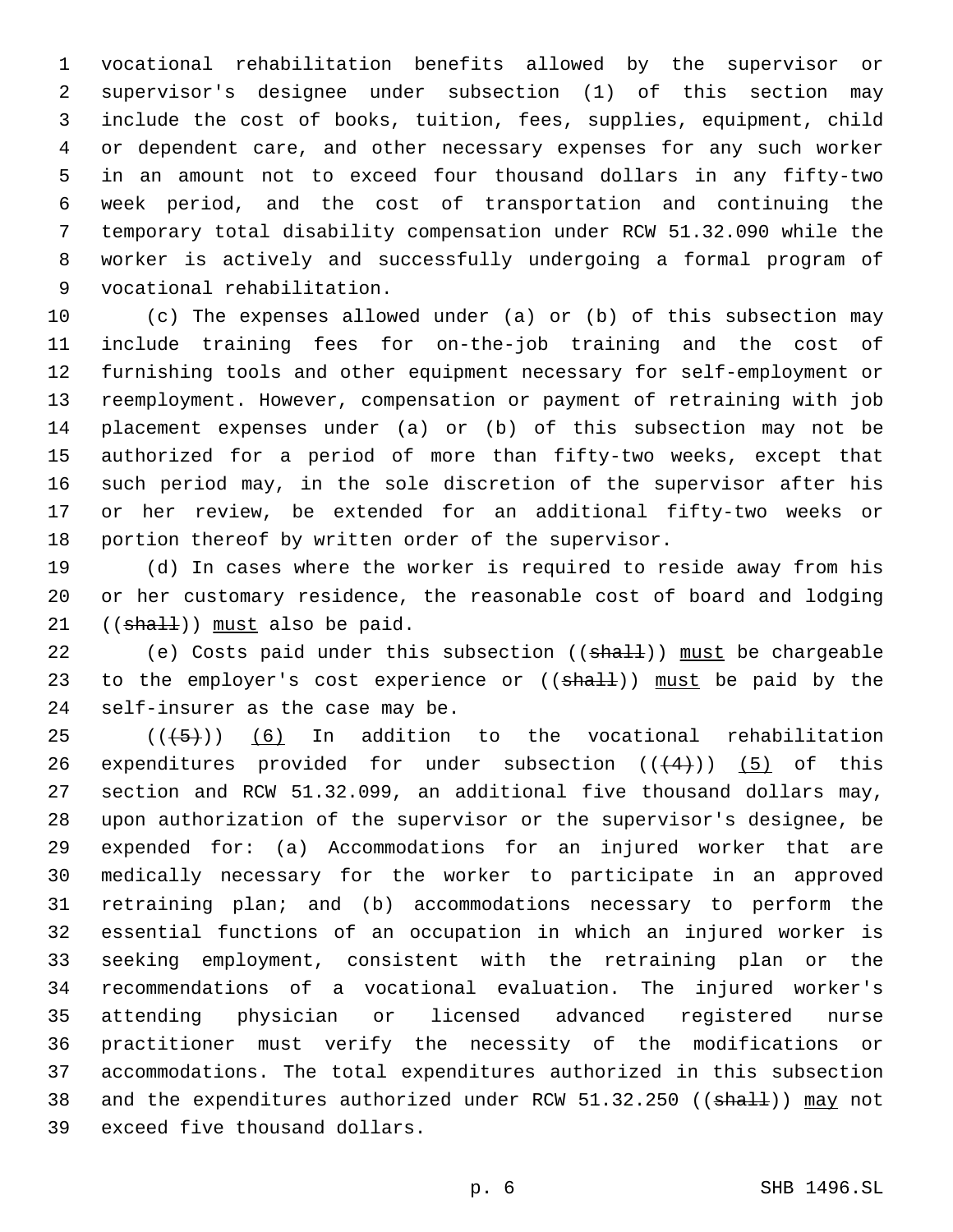(( $(6)$ )) (7)(a) When the department has approved a vocational plan for a worker prior to January 1, 2008, regardless of whether the worker has begun participating in the approved plan, costs for vocational rehabilitation benefits allowed by the supervisor or supervisor's designee under subsection (1) of this section are 6 limited to those provided under subsections  $((+4)$  and)) (5) and (6) 7 of this section.

8 (b) For vocational plans approved for a worker between January 1, 9 2008, through ((June 30, 2016)) July 31, 2015, total vocational costs 10 allowed by the supervisor or supervisor's designee under subsection 11 (1) of this section ((shall be)) is limited to those provided under 12 the pilot program established in RCW 51.32.099, and vocational 13 rehabilitation services ((shall)) must conform to the requirements in 14 RCW 51.32.099.

15  $((+7+))$  (8) The department (( $\frac{1}{2}$ )) must establish criteria to 16 monitor the quality and effectiveness of rehabilitation services 17 provided by the individuals and organizations ((used under subsection 18 (1) of this section and under RCW 51.32.099)). The state fund 19 ((shall)) must make referrals for vocational rehabilitation services 20 based on these performance criteria.

 $((+8))$  (9) The department (( $\frac{1}{10}$ ) must engage in, where feasible and cost-effective, a cooperative program with the state employment security department to provide job placement services 24 under this section ((and RCW 51.32.099)) including participation by the department as a partner with WorkSource and with the private vocational rehabilitation community to refer workers to these vocational professionals for job search and job placement assistance. As a partner, the department must place vocational professional full- time employees at selected WorkSource locations who will work with employers to market the benefits of on-the-job training programs and preferred worker financial incentives as described in RCW 51.32.095(4). For the purposes of this subsection, "WorkSource" means the established state system that administers the federal workforce 34 investment act of 1998.

 $(1)(10)$  The benefits in this section  $((and))$ , RCW 51.32.099  $36$  ((shall)), and section 5 of this act must be provided for the injured 37 workers of self-insured employers. Self-insurers ((shall)) must 38 report both benefits provided and benefits denied ((under this 39 section and RCW 51.32.099)) in the manner prescribed by the 40 department by rule adopted under chapter 34.05 RCW. The director may,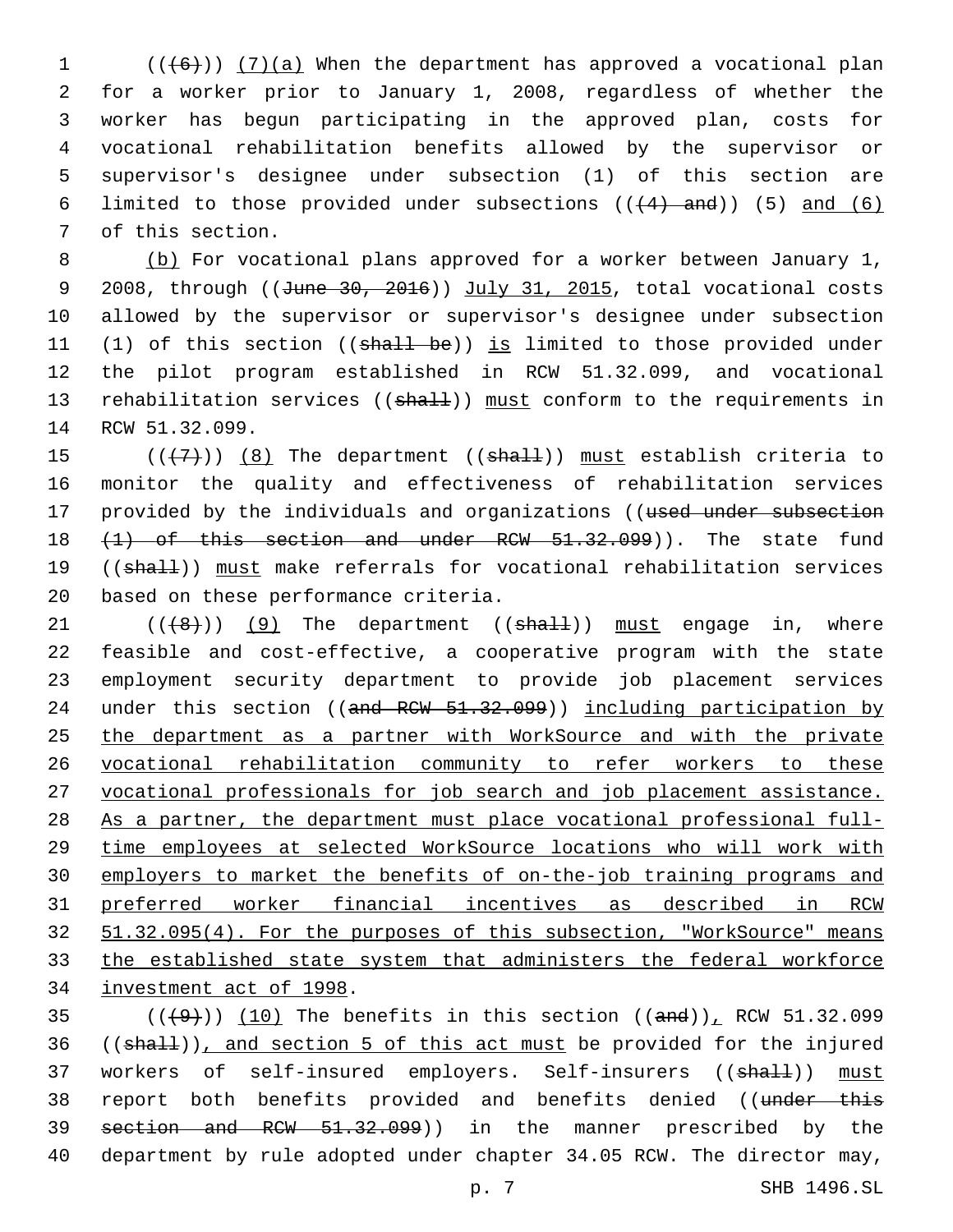in his or her sole discretion and upon his or her own initiative or 2 at any time that a dispute arises under this section  $((\theta \cdot \hat{r}))_T$  RCW 51.32.099, or section 5 of this act, promptly make such inquiries as circumstances require and take such other action as he or she considers will properly determine the matter and protect the rights 6 of the parties.

 (( $(10)$ )) (11) Except as otherwise provided ((in this section or 8 RCW  $51.32.099$ ), the benefits provided for in this section ((and)) RCW 51.32.099, and section 5 of this act are available to any otherwise eligible worker regardless of the date of industrial 11 injury. However, claims ((shall)) may not be reopened solely for 12 vocational rehabilitation purposes.

 NEW SECTION. **Sec. 3.** The following acts or parts of acts are each repealed:

(1) 2013 c 331 s 3 and 2011 c 291 s 3 (uncodified); and

(2) 2013 c 331 s 6 (uncodified).16

 **Sec. 4.** RCW 51.32.099 and 2013 c 331 s 2 and 2013 c 326 s 1 are 18 each reenacted and amended to read as follows:

 (1)(a) The legislature intends to create improved vocational outcomes for Washington state injured workers and employers through legislative and regulatory change under a pilot program for the 22 period of January 1, 2008, through ((June 30, 2016)) July 31, 2015. This pilot vocational system is intended to allow opportunities for eligible workers to participate in meaningful retraining in high- demand occupations, improve successful return to work and achieve positive outcomes for workers, reduce the incidence of repeat vocational services, increase accountability and responsibility, and improve cost predictability. To facilitate the study and evaluation 29 of the results of the proposed changes, the department ((shall)) must establish the temporary funding of certain state fund vocational costs through the medical aid account to ensure the appropriate assessments to employers for the costs of their claims for vocational 33 services in accordance with RCW 51.32.0991.

34 (b) In implementing the pilot program, the department ((shall)) 35 must:

 (i) Establish a vocational initiative project that includes participation by the department as a partner with WorkSource, the established state system that administers the federal workforce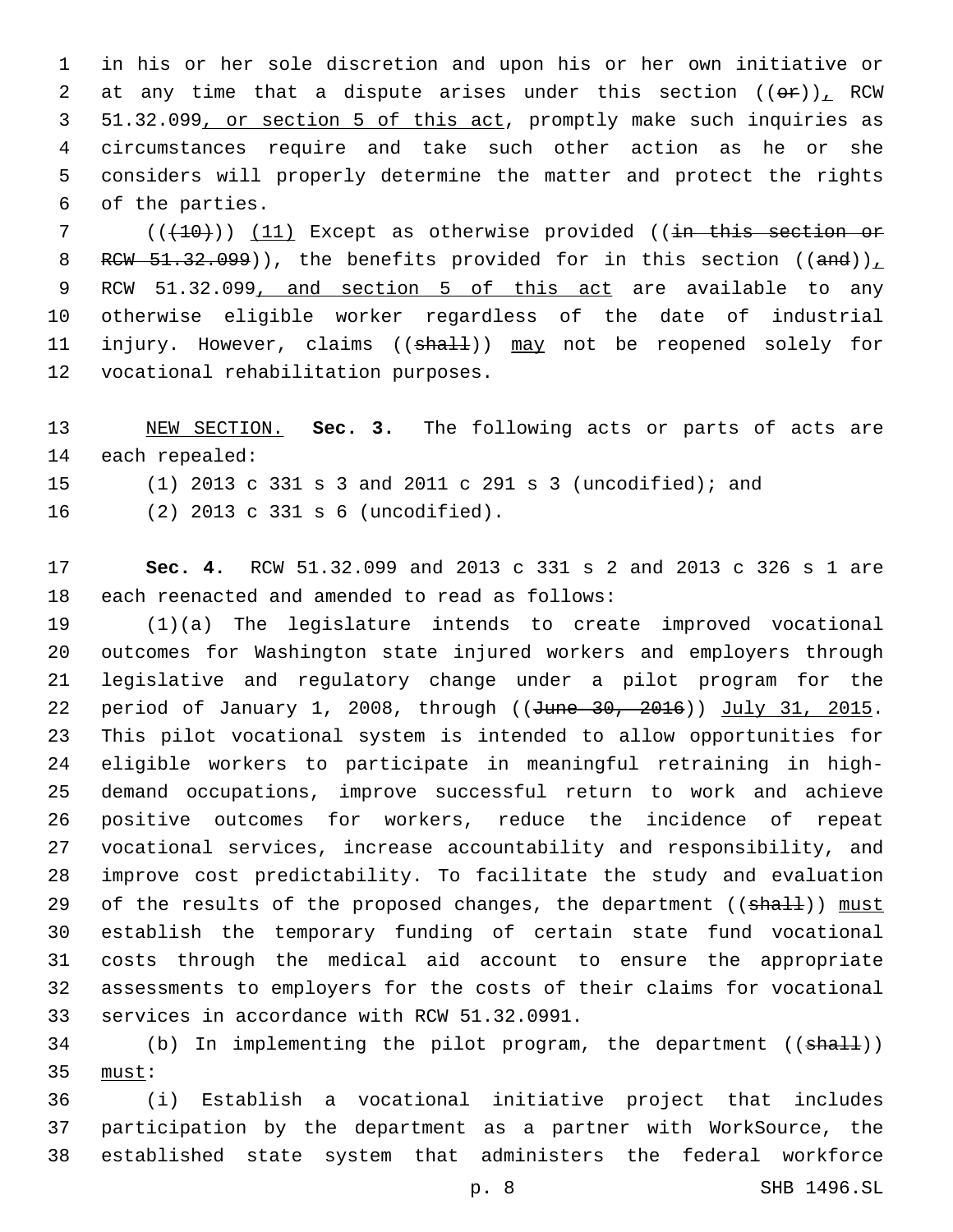1 investment act of 1998. As a partner, the department ((shall)) must place vocational professional full-time employees at pilot WorkSource locations; refer some workers for vocational services to these vocational professionals; and work with employers in work source pilot areas to market the benefits of on-the-job training programs and with community colleges to reserve slots in high employer demand programs of study as defined in RCW 28B.50.030. These on-the-job training programs and community college slots may be considered by both department and private sector vocational professionals for vocational plan development. The department will also assist stakeholders in developing additional vocational training programs in various industries, including but not limited to agriculture and construction. These programs will expand the choices available to injured workers in developing their vocational training plans with 15 the assistance of vocational professionals.

 (ii) Develop and maintain a register of state fund and self- insured workers who have been retrained or have selected any of the vocational options described in this section for at least the 19 duration of the pilot program.

 (iii) Create a vocational rehabilitation subcommittee made up of members appointed by the director for at least the duration of the 22 pilot program. This subcommittee  $((shall))$  must provide the business and labor partnership needed to maintain focus on the intent of the pilot program, as described in this section, and provide consistency and transparency to the development of rules and policies. The 26 subcommittee ((shall)) must report to the director at least annually and recommend to the director and the legislature any additional statutory changes needed, which may include extension of the pilot 29 period. The subcommittee ((shall)) must provide input and oversight with the department concerning the study required under (b) of this 31 subsection. The subcommittee ((shall)) must provide recommendations for additional changes or incentives for injured workers to return to 33 work with their employer of injury. The subcommittee ((shall)) must also consider options that, under limited circumstances, would allow injured workers to attend baccalaureate institutions under their vocational rehabilitation plans and, by December 31, 2013, the 37 subcommittee ((shall)) must provide recommendations to the director and the legislature on statutory changes needed to develop those 39 options.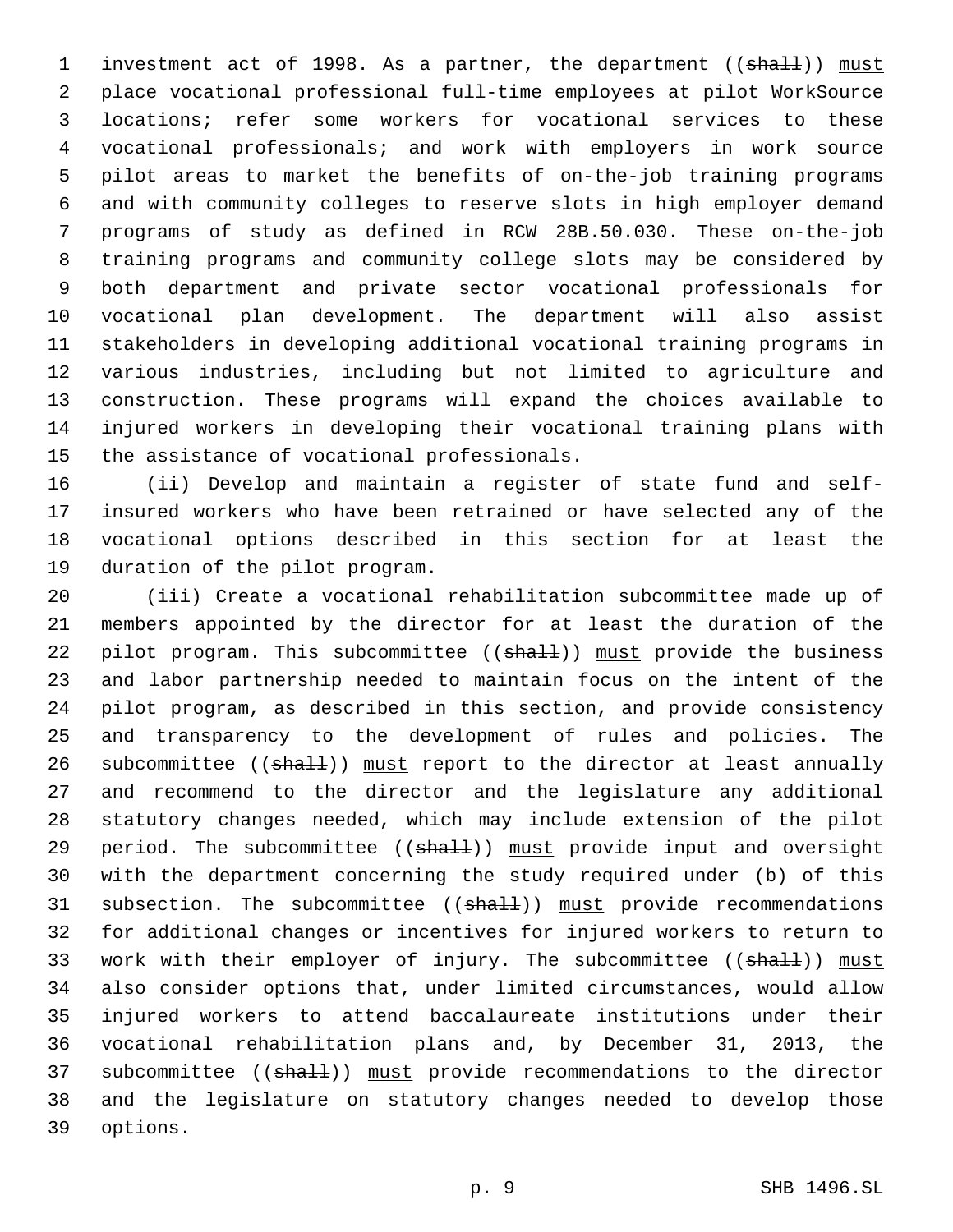(iv) In collaboration with the subcommittee, the department 2 ((shall)) must develop an annual report concerning Washington's workers' compensation vocational rehabilitation system to the 4 legislature with the final report due by December 1, ((2015)) 2014. 5 The final report ((shall)) must include an assessment and recommendations for further legislative action.6

 (2)(a) For the purposes of this section, the day the worker commences vocational plan development means the date the department or self-insurer notifies the worker of his or her eligibility for plan development services or of an eligibility determination in 11 response to a dispute of a vocational decision.

 (b) When the supervisor or supervisor's designee has decided that vocational rehabilitation is both necessary and likely to make the 14 worker employable at gainful employment, he or she ((shall)) must be provided with services necessary to develop a vocational plan that, if completed, would render the worker employable. The vocational 17 professional assigned to the claim ((shall)) must, at the initial meeting with the worker, fully inform the worker of the return-to- work priorities set forth in RCW 51.32.095(2) and of his or her rights and responsibilities under the workers' compensation 21 vocational system. The department ((shall)) must provide tools to the vocational professional for communicating this and other information required by RCW 51.32.095 and this section to the worker.

 (c) On the date the worker commences vocational plan development, 25 the department ((shall)) must also inform the employer in writing of the employer's right to make a valid return-to-work offer during the first fifteen days following the commencement of vocational plan development. However, at the sole discretion of the supervisor or the supervisor's designee, an employer may be granted an extension of time of up to ten additional days to make a valid return-to-work offer. The additional days may be allowed by the department with or without a request from the employer. The extension may only be granted if the employer made a return-to-work offer to the worker within fifteen days of the date the worker commenced vocational plan development that met some but not all of the requirements in this section. To be valid, the offer must be for bona fide employment with the employer of injury, consistent with the worker's documented physical and mental restrictions as provided by the worker's health care provider. When the employer makes a valid return-to-work offer, the vocational plan development services and temporary total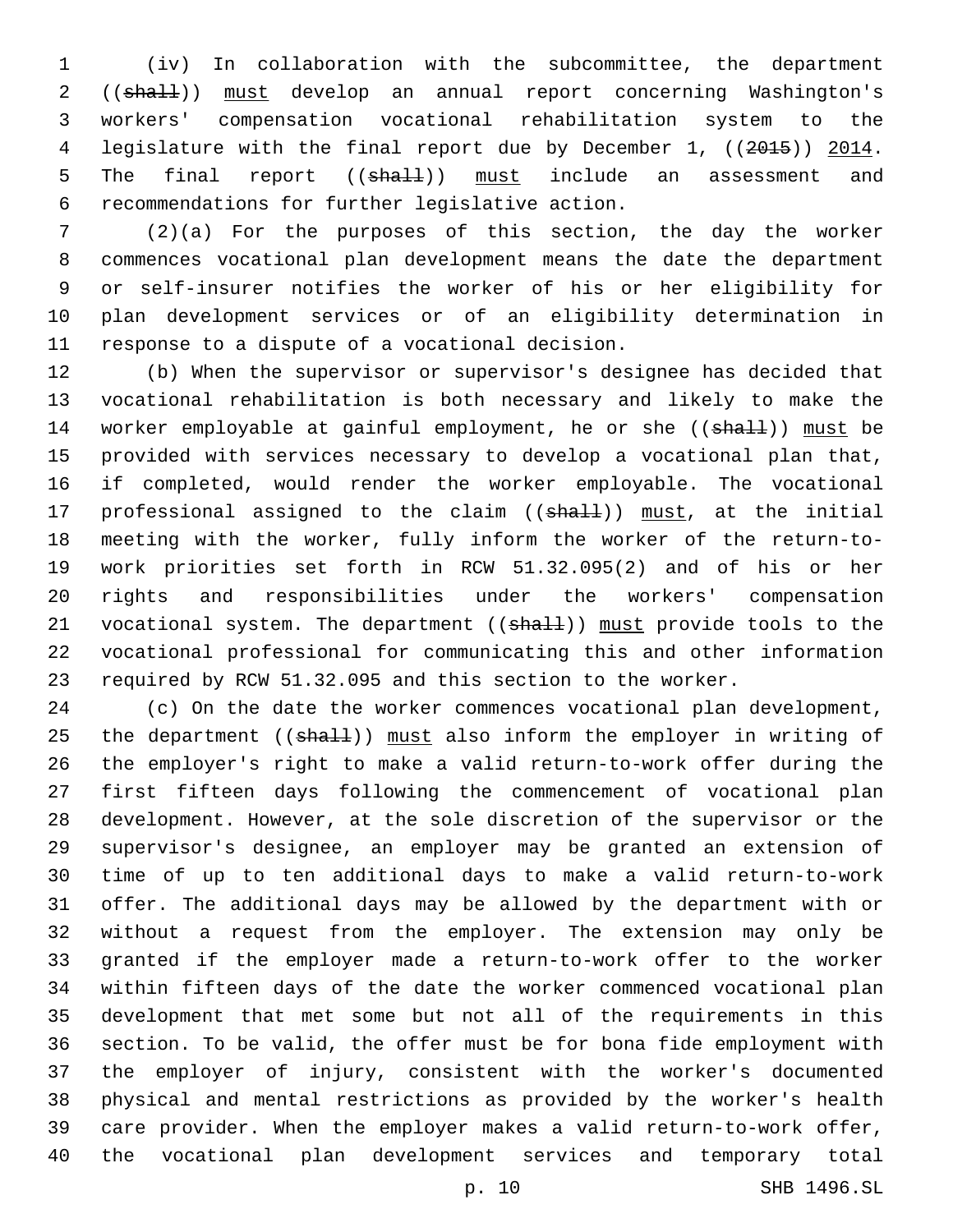1 disability compensation ((shall be)) are terminated effective on the starting date for the job without regard to whether the worker 3 accepts the return-to-work offer.

 (d) Following the time period described in (c) of this subsection, the employer may still provide, and the worker may accept, any valid return-to-work offer. The worker's acceptance of 7 such an offer ((shall)) must result in the termination of vocational plan development or implementation services and temporary total disability compensation effective the day the employment begins.

 (3)(a) All vocational plans must contain an accountability agreement signed by the worker detailing expectations regarding progress, attendance, and other factors influencing successful participation in the plan. Failure to abide by the agreed 14 expectations ((shall)) must result in suspension of vocational benefits pursuant to RCW 51.32.110, including the opportunity for the 16 worker to demonstrate good cause.

 (b) Any formal education included as part of the vocational plan must be for an accredited or licensed program or other program 19 approved by the department. The department ((shall)) must develop rules that provide criteria for the approval of nonaccredited or 21 unlicensed programs.

 (c) The vocational plan for an individual worker must be completed and submitted to the department within ninety days of the day the worker commences vocational plan development. The department may extend the ninety days for good cause. Criteria for good cause 26 ((shall)) must be provided in rule. The frequency and reasons for 27 good cause extensions ((shall)) must be reported to the subcommittee created under subsection (1) (b)(iii) of this section.

 (d) Costs for the vocational plan may include books, tuition, fees, supplies, equipment, child or dependent care, training fees for on-the-job training, the cost of furnishing tools and other equipment necessary for self-employment or reemployment, and other necessary expenses in an amount not to exceed twelve thousand dollars. This 34 amount ((shall)) must be adjusted effective July 1 of each year for vocational plans or retraining benefits available under subsection (4)(b) of this section approved on or after this date but before June 30 of the next year based on the average percentage change in tuition for the next fall quarter for all Washington state community colleges.39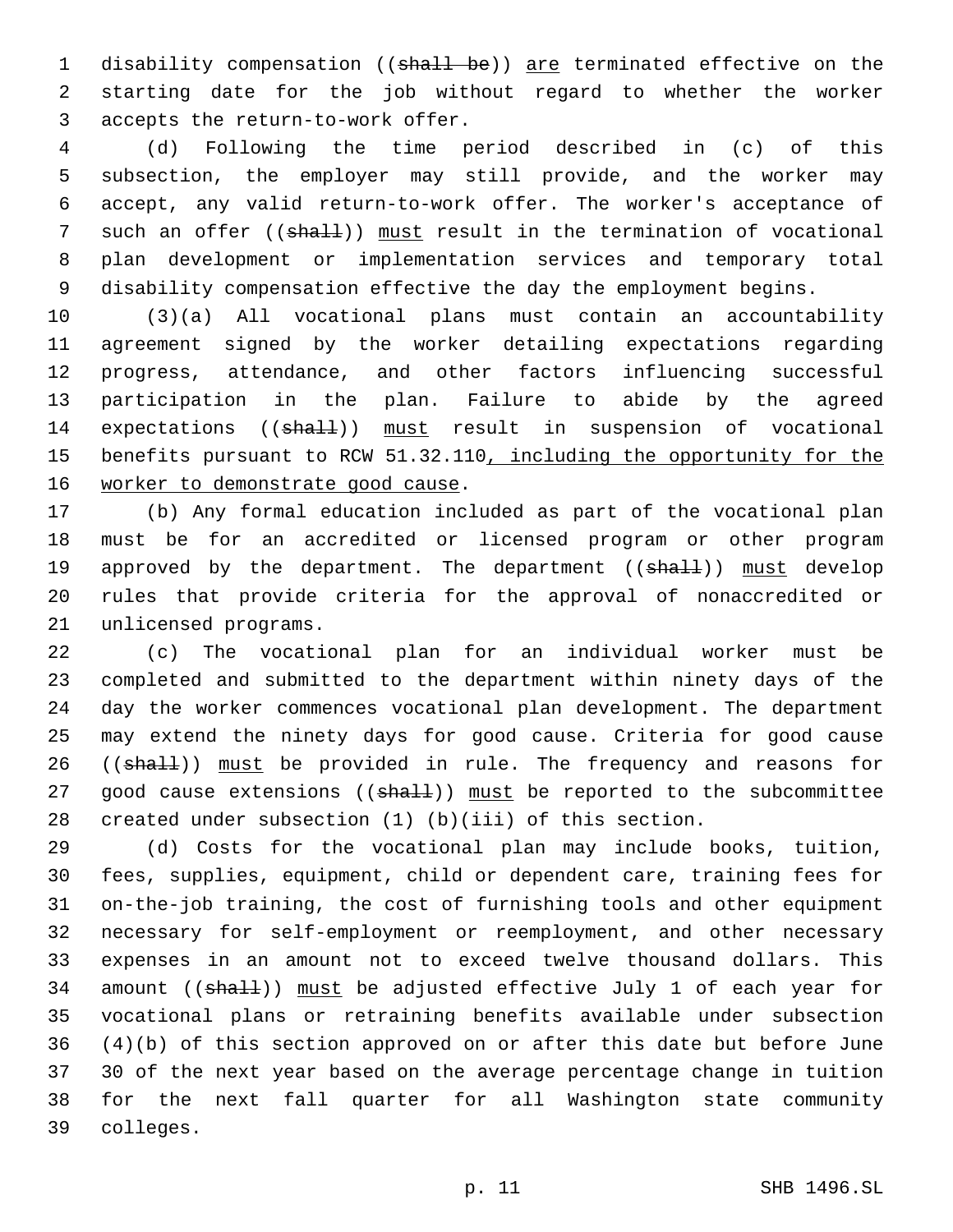(e) The duration of the vocational plan ((shall)) may not exceed 2 two years from the date the plan is implemented. The worker ((shall)) must receive temporary total disability compensation under RCW 51.32.090 and the cost of transportation while he or she is actively and successfully participating in a vocational plan.

 (f) If the worker is required to reside away from his or her customary residence, the reasonable cost of board and lodging (( $shall$ )) must also be paid.

9 (4) Vocational plan development services ((shall)) must be completed within ninety days of commencing. Except as provided in RCW 11 51.32.095(3), during vocational plan development the worker ((shall)) 12 must, with the assistance of a vocational professional, participate in vocational counseling and occupational exploration to include, but not be limited to, identifying possible job goals, training needs, resources, and expenses, consistent with the worker's physical and 16 mental status. A vocational rehabilitation plan ((shall)) must be developed by the worker and the vocational professional and submitted to the department or self-insurer. Following this submission, the 19 worker ((shall)) must elect one of the following options:

 (a) Option 1: The department or self-insurer implements and the worker participates in the vocational plan developed by the vocational professional and approved by the worker and the department or self-insurer. For state fund claims, the department must review and approve the vocational plan before implementation may begin. If the department takes no action within fifteen days, the plan is deemed approved. The worker may, within fifteen days of the department's approval of the plan or of a determination that the plan is valid following a dispute, elect option 2. However, in the sole discretion of the supervisor or supervisor's designee, the department may approve an election for option 2 benefits that was submitted in writing within twenty-five days of the department's approval of the plan or of a determination that the plan is valid following a dispute if the worker provides a written explanation establishing that he or she was unable to submit his or her election of option 2 benefits within fifteen days. In no circumstance may the department approve of an election for option 2 benefits that was submitted more than twenty-five days after the department's approval of a retraining plan or of a determination that a plan is valid following a dispute.

 (i) Following successful completion of the vocational plan, any subsequent assessment of whether vocational rehabilitation is both

p. 12 SHB 1496.SL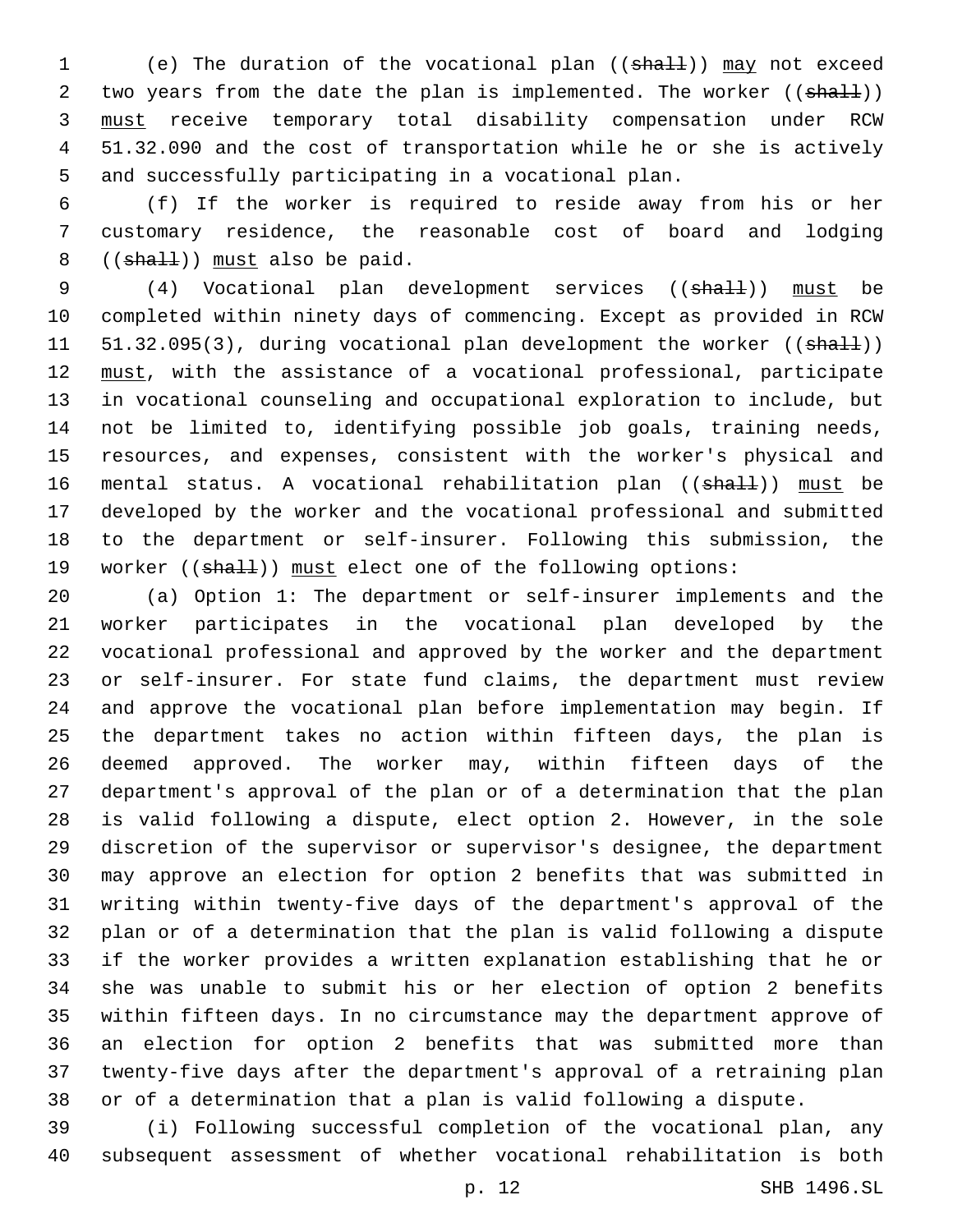necessary and likely to enable the injured worker to become 2 employable at gainful employment under RCW 51.32.095(1) ((shall)) must include consideration of transferable skills obtained in the vocational plan.4

 (ii) If a vocational plan is successfully completed on a claim which is thereafter reopened as provided in RCW 51.32.160, the cost and duration available for any subsequent vocational plan is limited to that in subsection (3)(d) and (e) of this section, less that 9 previously expended.

 (b) Option 2: The worker declines further vocational services under the claim and receives an amount equal to six months of temporary total disability compensation under RCW 51.32.090. The award is payable in biweekly payments in accordance with the schedule of temporary total disability payments, until such award is paid in 15 full. These payments ((shall)) may not include interest on the unpaid balance. However, upon application by the worker, and at the discretion of the department, the compensation may be converted to a lump sum payment. The vocational costs defined in subsection (3)(d) 19 of this section ((shall)) must remain available to the worker, upon application to the department or self-insurer, for a period of five 21 years. The vocational costs  $((shall))$  must, if expended, be available for programs or courses at any accredited or licensed institution or program from a list of those approved by the department for tuition, books, fees, supplies, equipment, and tools, without department or 25 self-insurer oversight. The department ((shall)) must issue an order as provided in RCW 51.52.050 confirming the option 2 election, setting a payment schedule, and terminating temporary total disability benefits effective the date of the order confirming that 29 election. The department  $((sha11))$  must thereafter close the claim. A 30 worker who elects option 2 benefits ((shall not be)) is not entitled to further temporary total, or to permanent total, disability benefits except upon a showing of a worsening in the condition or conditions accepted under the claim such that claim closure is not appropriate, in which case the option 2 selection will be rescinded and the amount paid to the worker will be assessed as an overpayment. A claim that was closed based on the worker's election of option 2 benefits may be reopened as provided in RCW 51.32.160, but cannot be reopened for the sole purpose of allowing the worker to seek 39 vocational assistance.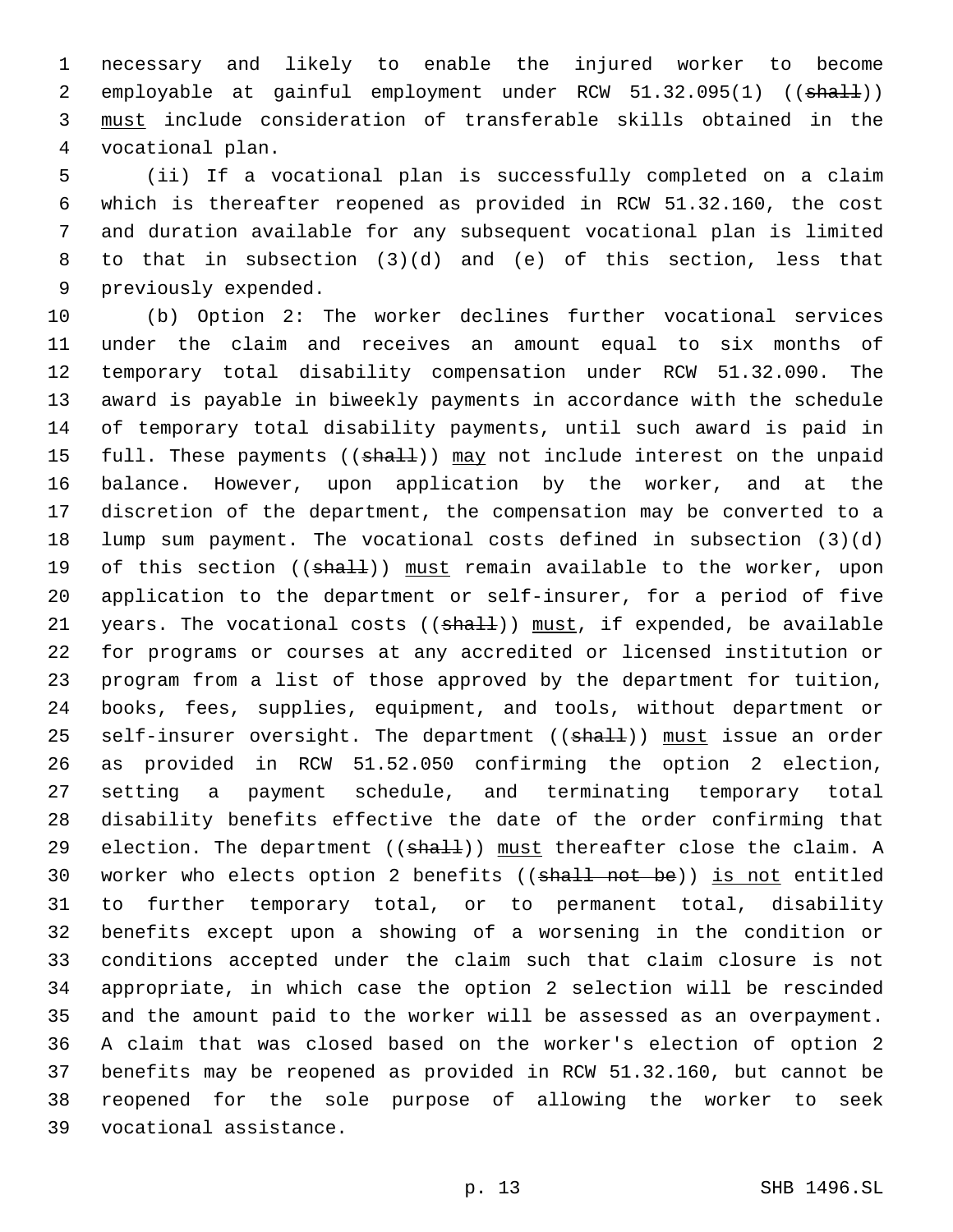(i) If within five years from the date the option 2 order becomes final, the worker is subsequently injured or suffers an occupational disease or reopens the claim as provided in RCW 51.32.160, and vocational rehabilitation is found both necessary and likely to enable the injured worker to become employable at gainful employment under RCW 51.32.095(1), the duration of any vocational plan under 7 subsection (3)(e) of this section ((shall)) may not exceed eighteen 8 months.

 (ii) If the available vocational costs are utilized by the worker, any subsequent assessment of whether vocational rehabilitation is both necessary and likely to enable the injured worker to become employable at gainful employment under RCW 13 51.32.095(1) ((shall)) must include consideration of the transferable 14 skills obtained.

 (iii) If the available vocational costs are utilized by the worker and the claim is thereafter reopened as provided in RCW 51.32.160, the cost available for any vocational plan is limited to that in subsection (3)(d) of this section less that previously 19 expended.

(iv) Option 2 may only be elected once per worker.

 (c) The director, in his or her sole discretion, may provide the worker vocational assistance not to exceed that in subsection (3) of this section, without regard to the worker's prior option selection or benefits expended, where vocational assistance would prevent 25 permanent total disability under RCW 51.32.060.

 (5)(a) As used in this section, "vocational plan interruption" 27 means an occurrence ((which)) that disrupts the plan to the extent the employability goal is no longer attainable. "Vocational plan interruption" does not include institutionally scheduled breaks in educational programs, occasional absence due to illness, or modifications to the plan which will allow it to be completed within the cost and time provisions of subsection (3)(d) and (e) of this 33 section.

 (b) When a vocational plan interruption is beyond the control of 35 the worker, the department or self-insurer ((shall)) must recommence plan development. If necessary to complete vocational services, the cost and duration of the plan may include credit for that expended prior to the interruption. A vocational plan interruption is considered outside the control of the worker when it is due to the closure of the accredited institution, when it is due to a death in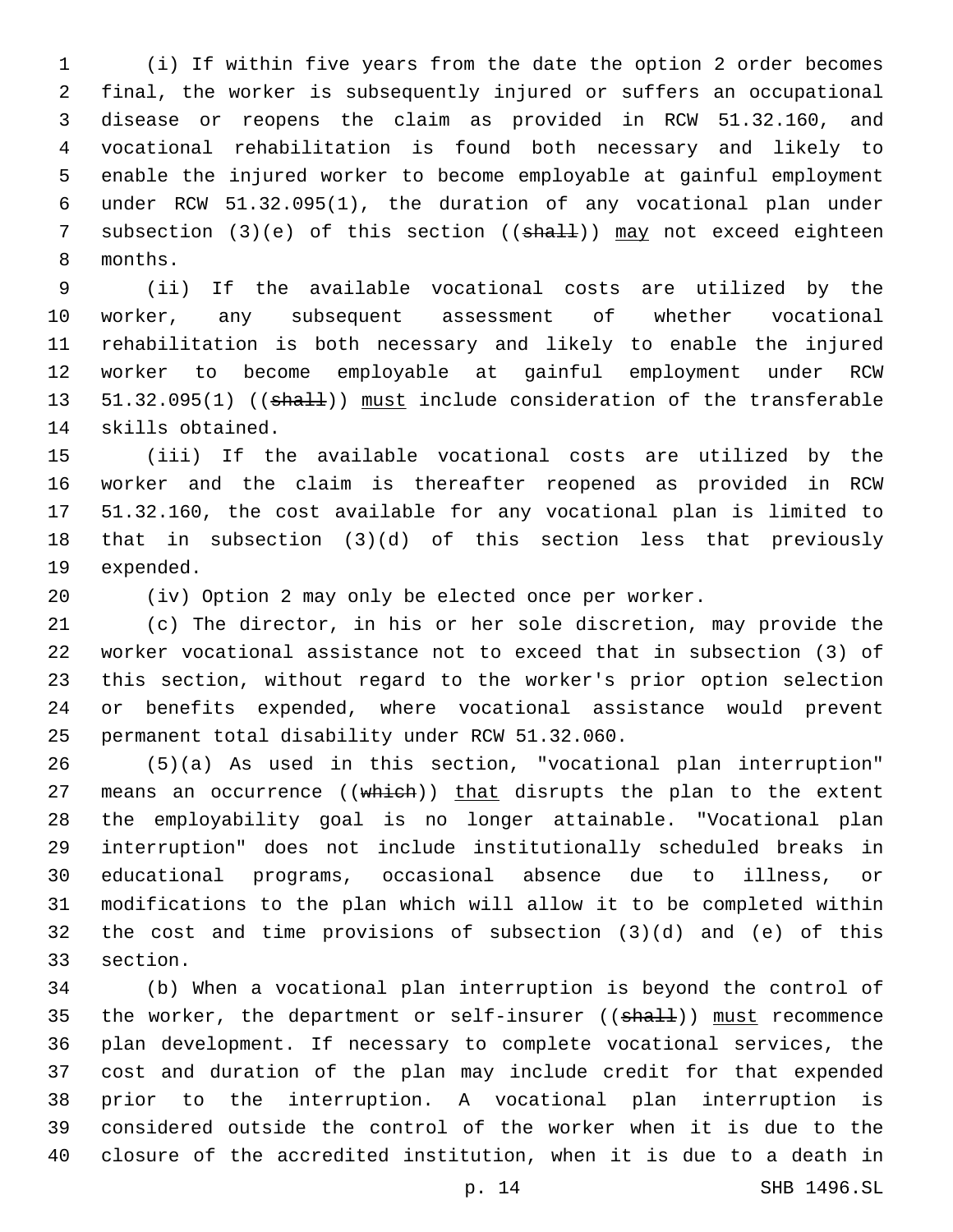the worker's immediate family, or when documented changes in the worker's accepted medical conditions prevent further participation in 3 the vocational plan.

 (c) When a vocational plan interruption is the result of the 5 worker's actions, the worker's entitlement to benefits ((shall)) must be suspended in accordance with RCW 51.32.110, including the opportunity for the worker to demonstrate good cause. If plan development or implementation is recommenced, the cost and duration 9 of the plan ((shall)) may not include credit for that expended prior to the interruption. A vocational plan interruption is considered a result of the worker's actions when it is due to the failure to meet attendance expectations set by the training or educational institution, failure to achieve passing grades or acceptable performance review, unaccepted or postinjury conditions that prevent further participation in the vocational plan, or the worker's failure to abide by the accountability agreement per subsection (3)(a) of 17 this section.

 NEW SECTION. **Sec. 5.** A new section is added to chapter 51.32 19 RCW to read as follows:

 (1) Through the collaboration of the vocational rehabilitation subcommittee established in RCW 51.32.099, certain vocational rehabilitation benefits and options have been identified as permanently needed to support appropriate outcomes for eligible injured workers. To continue the partnership of business and labor with regard to best practices in the provision of vocational services and to identify further improvements to Washington's vocational rehabilitation system and benefits, the director must appoint a vocational rehabilitation advisory committee to consist of at least one member representing employers insured by the state fund, one member representing self-insured employers, and two members representing workers. The appointments must be made from lists of nominations provided by statewide business, self-insured employers, 33 and labor organizations.

 (2)(a) For the purposes of this section, the day the worker commences vocational plan development means the date the department or self-insurer notifies the worker of his or her eligibility for plan development services or of an eligibility determination in 38 response to a dispute of a vocational decision.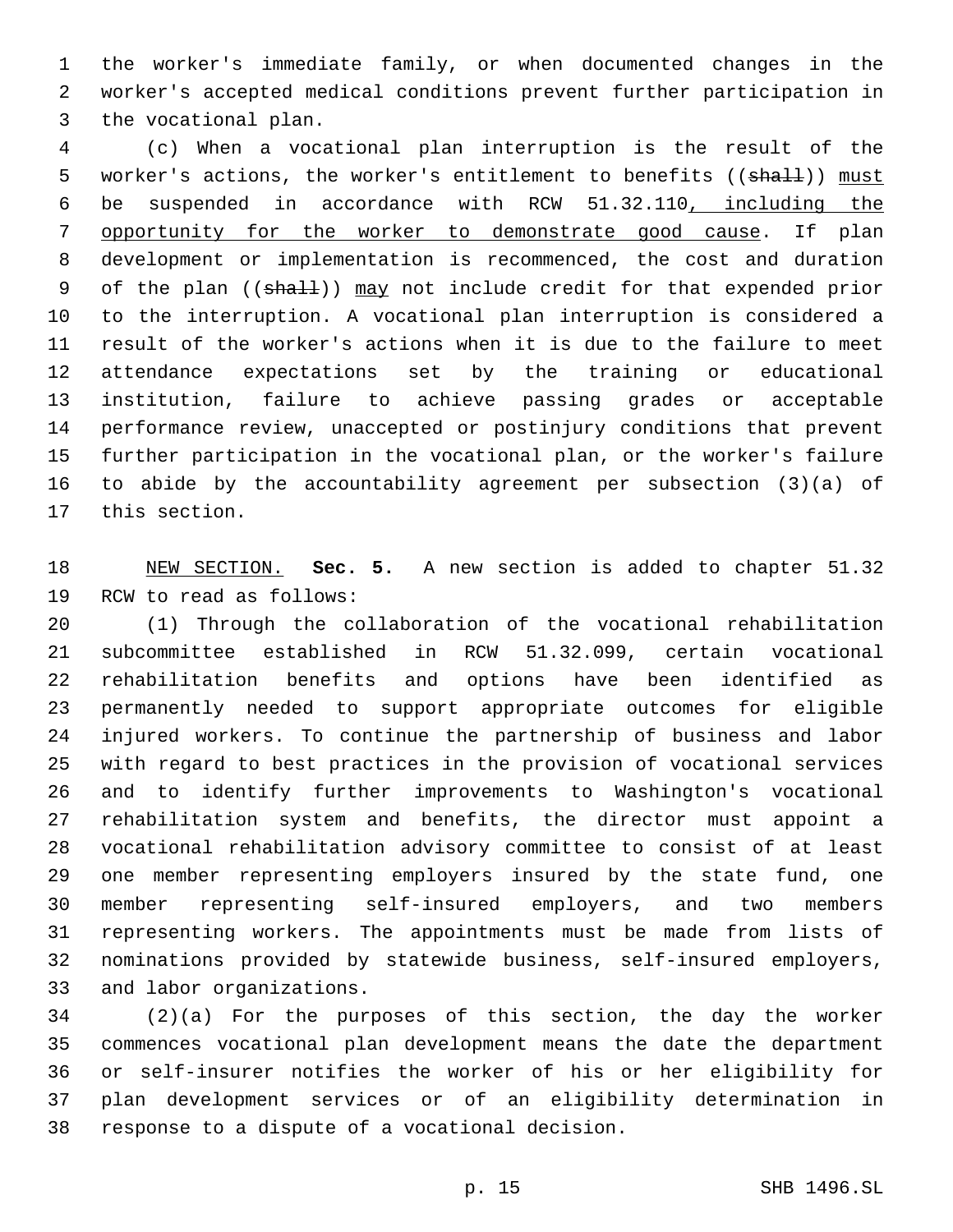(b) When the supervisor or supervisor's designee has decided that vocational rehabilitation is both necessary and likely to make the worker employable at gainful employment, he or she must be provided with services necessary to develop a vocational plan that, if completed, would render the worker employable. The vocational professional assigned to the claim must, at the initial meeting with the worker, fully inform the worker of the return-to-work priorities set forth in RCW 51.32.095(2) and of his or her rights and responsibilities under the workers' compensation vocational system. The department must provide tools to the vocational professional for communicating this and other information required by RCW 51.32.095 12 and this section to the worker.

 (c) On the date the worker commences vocational plan development, the department must also inform the employer in writing of the employer's right to make a valid return-to-work offer during the first fifteen days following the commencement of vocational plan development. However, at the sole discretion of the supervisor or the supervisor's designee, an employer may be granted an extension of time of up to ten additional days to make a valid return-to-work offer. The additional days may be allowed by the department with or without a request from the employer. The extension may only be granted if the employer made a return-to-work offer to the worker within fifteen days of the date the worker commenced vocational plan development that met some but not all of the requirements in this section. To be valid, the offer must be for bona fide employment with the employer of injury, consistent with the worker's documented physical and mental restrictions as provided by the worker's health care provider. When the employer makes a valid return-to-work offer, the vocational plan development services and temporary total disability compensation must be terminated effective on the starting date for the job without regard to whether the worker accepts the 32 return-to-work offer.

 (d) Following the time period described in (c) of this subsection, the employer may still provide, and the worker may accept, any valid return-to-work offer. The worker's acceptance of such an offer must result in the termination of vocational plan development or implementation services and temporary total disability compensation effective the day the employment begins.

 (3)(a) All vocational plans must contain an accountability agreement signed by the worker detailing expectations regarding

p. 16 SHB 1496.SL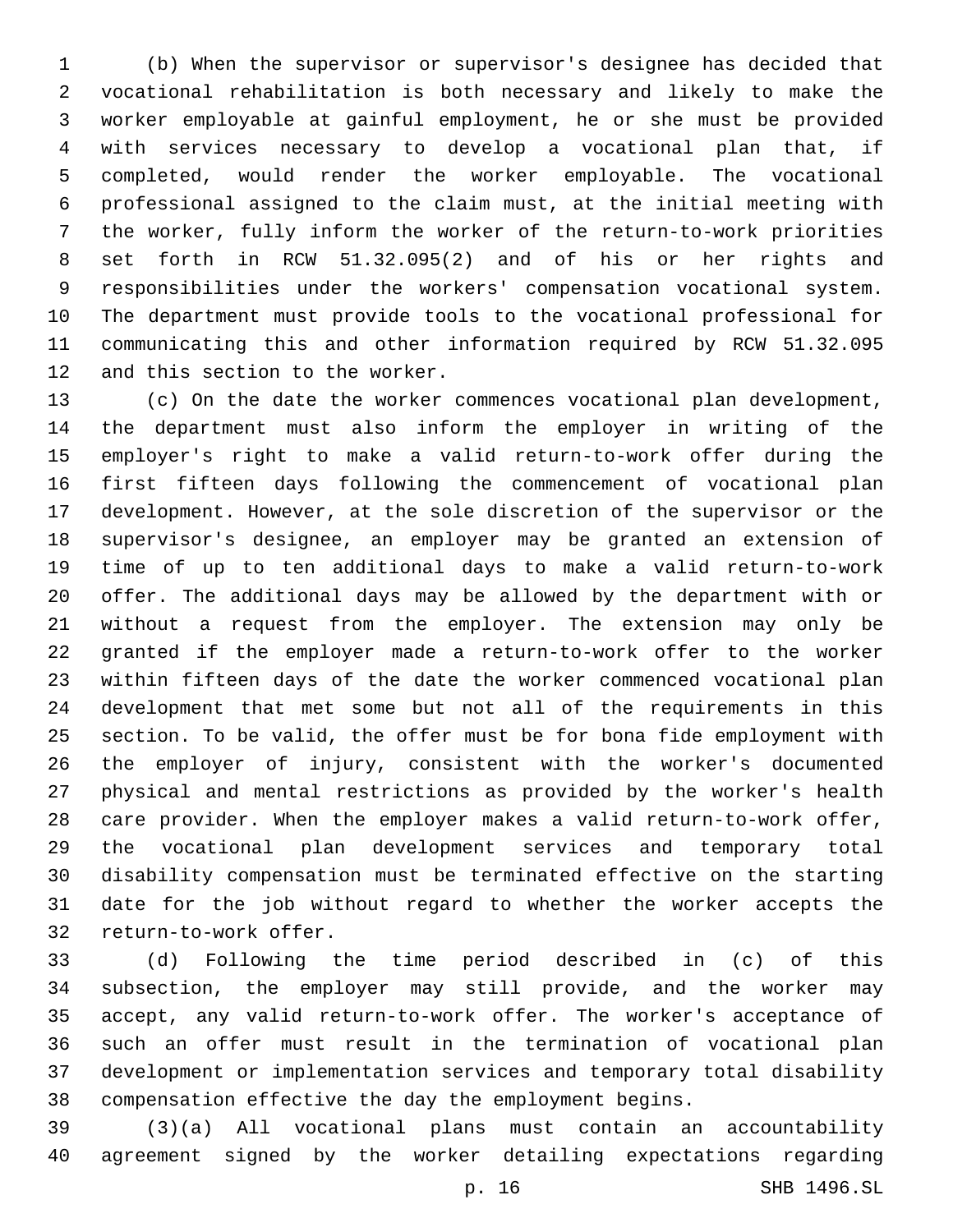progress, attendance, and other factors influencing successful participation in the plan. Failure to abide by the agreed expectations must result in suspension of vocational benefits pursuant to RCW 51.32.110, including the opportunity for the worker 5 to demonstrate good cause.

 (b) Any formal education included as part of the vocational plan must be for an accredited or licensed program or other program approved by the department. The department must develop rules that provide criteria for the approval of nonaccredited or unlicensed 10 programs.

 (c) The vocational plan for an individual worker must be completed and submitted to the department within ninety days of the day the worker commences vocational plan development. The department may extend the ninety days for good cause. Criteria for good cause 15 must be provided in rule.

 (d) Costs for the vocational plan may include books, tuition, fees, supplies, equipment, child or dependent care, training fees for on-the-job training, the cost of furnishing tools and other equipment necessary for self-employment or reemployment, and other necessary expenses in an amount not to exceed seventeen thousand five hundred dollars. This amount must be adjusted effective July 1st of each year for vocational plans or retraining benefits available under subsection (4)(b) of this section approved on or after this date but before June 30th of the next year based on the average percentage change in tuition for the next fall quarter for all Washington state community colleges. Effective July 1, 2016, and each July 1st thereafter, the increase cannot exceed two percent per year, unless the amount available would be less than one hundred fifty percent of the average cost of a two-year community college training plan. Effective July 1st following the calendar year in which the amount available is less than one hundred fifty percent of the average cost of a two-year community college plan, costs for newly approved plans can be up to one hundred fifty percent of this community college plan average. The average cost of two-year community college training plans will be calculated by the department based on plans completed 36 during the preceding calendar year.

 (e) The duration of the vocational plan may not exceed two years from the date the plan is implemented. The worker must receive temporary total disability compensation under RCW 51.32.090 and the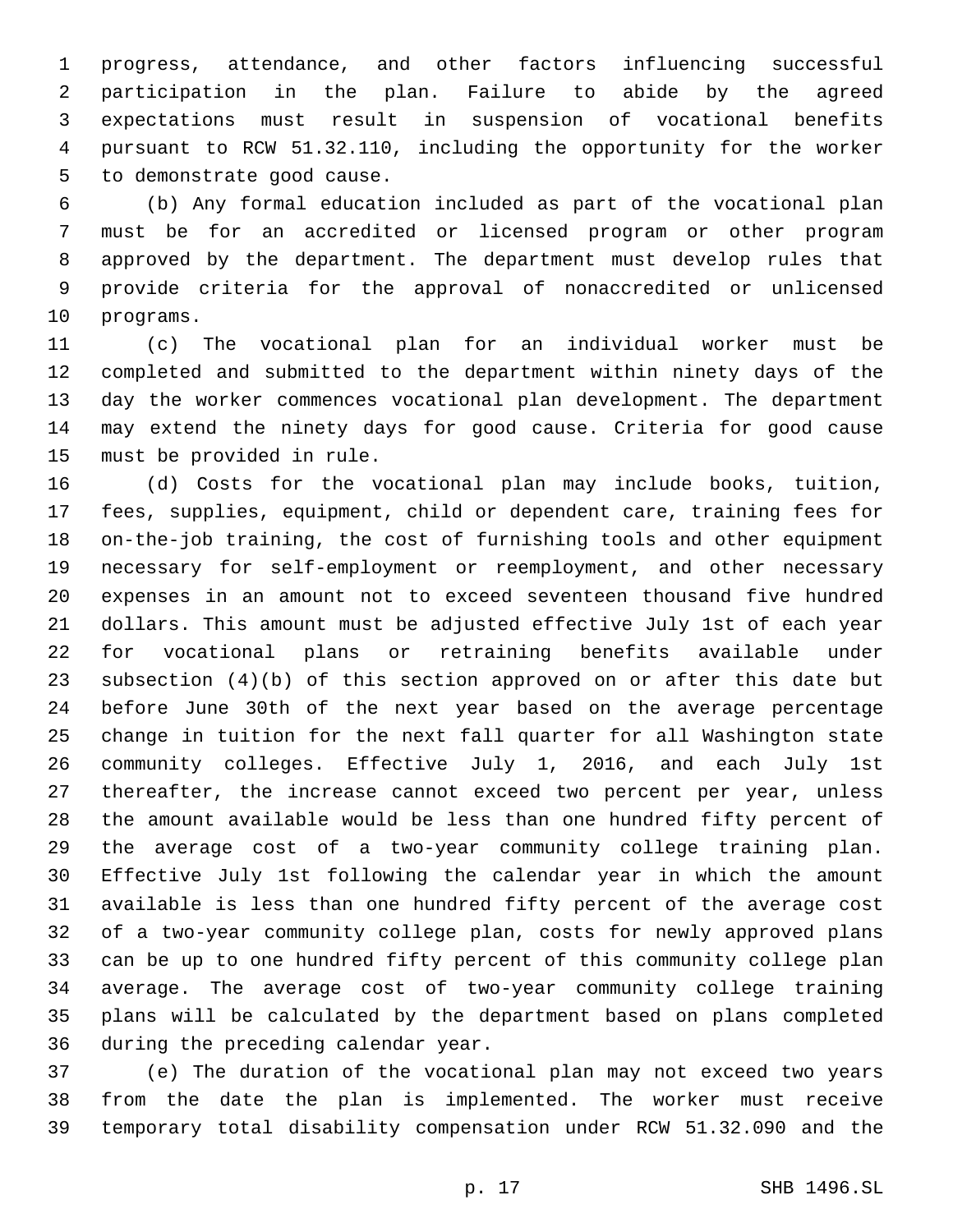cost of transportation while he or she is actively and successfully 2 participating in a vocational plan.

 (f) If the worker is required to reside away from his or her customary residence, the reasonable cost of board and lodging must 5 also be paid.

 (4) Except as provided in RCW 51.32.095(3), during vocational plan development the worker must, with the assistance of a vocational professional, participate in vocational counseling and occupational exploration to include, but not be limited to, identifying possible job goals, training needs, resources, and expenses, consistent with the worker's physical and mental status. A vocational rehabilitation plan must be developed by the worker and the vocational professional and submitted to the department or self-insurer. Following this submission, the worker must elect one of the following options:

 (a) Option 1: The department or self-insurer implements and the worker participates in the vocational plan developed by the vocational professional and approved by the worker and the department or self-insurer. For state fund claims, the department must review and approve the vocational plan before implementation may begin. If the department takes no action within fifteen days, the plan is deemed approved. Beginning the date the department approves the plan, or the date of a determination that the plan is valid following a dispute, through completion of the first academic quarter or three months' training, the worker may elect option 2. However, in the sole discretion of the supervisor or supervisor's designee, the department may approve an election for option 2 benefits that was submitted in writing within twenty-five days of the end of the first academic quarter or three months' training if the worker provides a written explanation establishing that he or she was unable to submit his or her election of option 2 benefits within fifteen days. In no circumstance may the department approve of an election for option 2 benefits that was submitted more than twenty-five days after the end of the first academic quarter or three months' training.

 (i) Following successful completion of the vocational plan, any subsequent assessment of whether vocational rehabilitation is both necessary and likely to enable the injured worker to become employable at gainful employment under RCW 51.32.095(1) must include consideration of transferable skills obtained in the vocational plan.

 (ii) If a vocational plan is successfully completed on a claim which is thereafter reopened as provided in RCW 51.32.160, the cost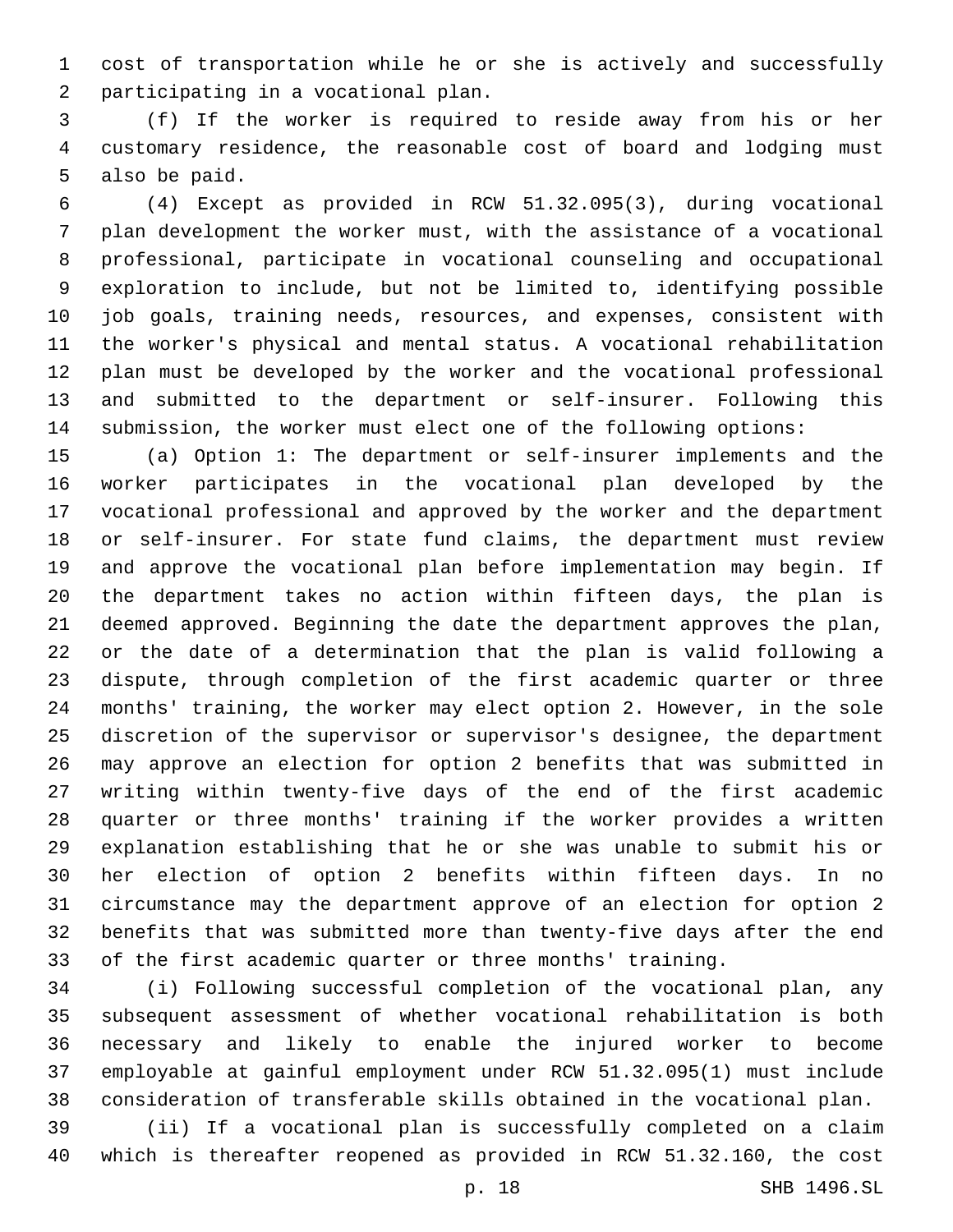and duration available for any subsequent vocational plan is limited to that in subsection (3)(d) and (e) of this section, less that 3 previously expended.

 (b) Option 2: The worker declines further vocational services under the claim and receives an amount equal to nine months of temporary total disability compensation under RCW 51.32.090. The award must be reduced by the amount of any temporary total disability compensation paid for days starting with the first day of the academic quarter or three months' training and for any days through the date the department received the worker's written election of option 2. The award is payable in biweekly payments in accordance with the schedule of temporary total disability payments, until such award is paid in full. These payments may not include interest on the unpaid balance. However, upon application by the worker, and at the discretion of the department, the compensation may be converted to a lump sum payment. The vocational costs defined in subsection (3)(d) of this section must remain available to the worker less any amount expended for the worker's participation in the first academic quarter or three months' training, upon application to the department or self-insurer, for a period of five years. The vocational costs must, if expended, be available for programs or courses at any accredited or licensed institution or program from a list of those approved by the department for tuition, books, fees, supplies, equipment, and tools, without department or self-insurer oversight. Up to ten percent of the total funds available to the worker can be used for vocational counseling and job placement services. The department must issue an order as provided in RCW 51.52.050 confirming the option 2 election, setting a payment schedule, and terminating temporary total disability benefits effective the date of the order confirming that election. The department must thereafter close the claim. A worker who elects option 2 benefits is not entitled to further temporary total, or to permanent total, disability benefits except upon a showing of a worsening in the condition or conditions accepted under the claim such that claim closure is not appropriate, in which case the option 2 selection must be rescinded and the amount paid to the worker must be assessed as an overpayment. A claim that was closed based on the worker's election of option 2 benefits may be reopened as provided in RCW 51.32.160, but cannot be reopened for the sole purpose of allowing the worker to seek vocational assistance.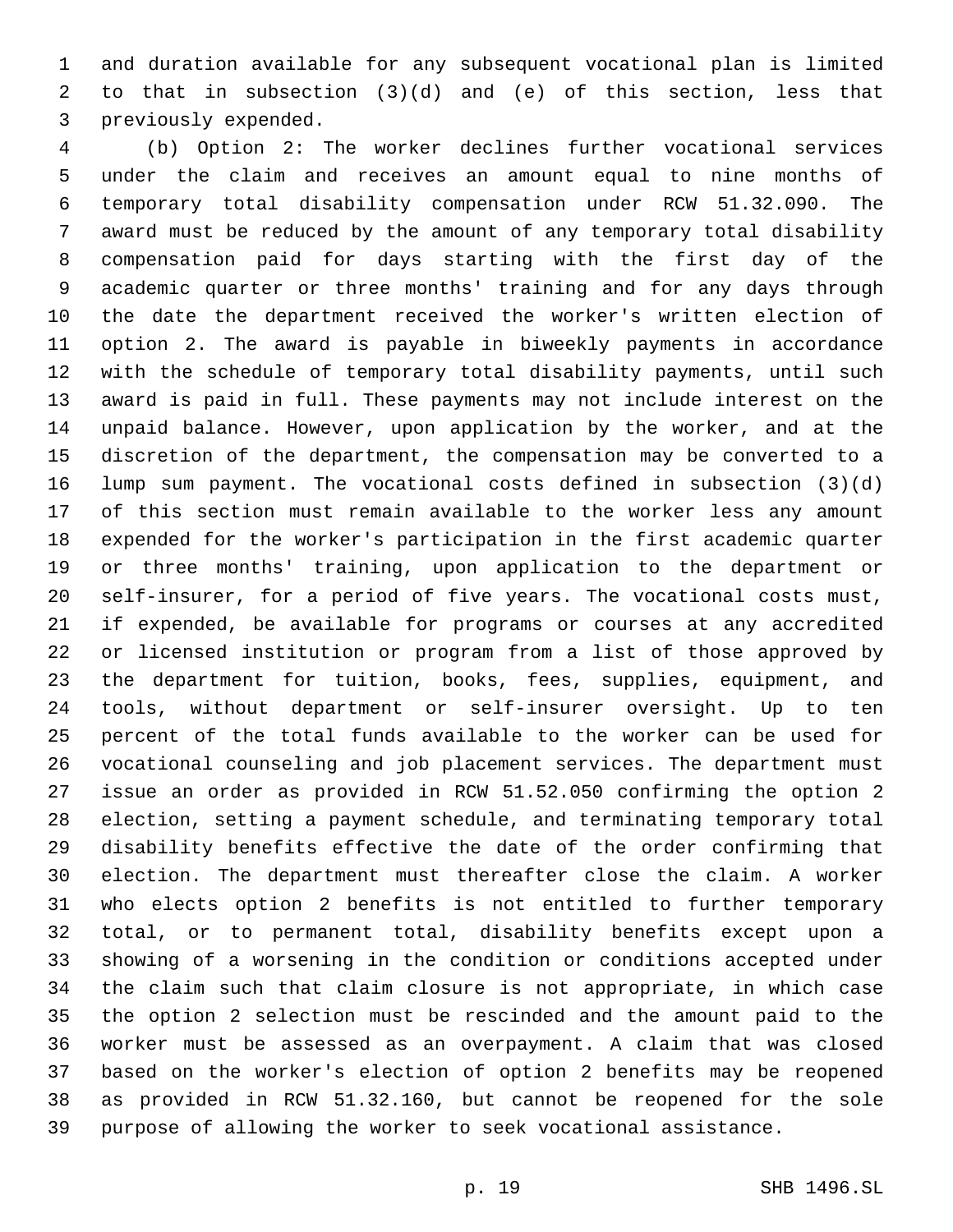(i) If, within five years from the date the option 2 order becomes final, the worker is subsequently injured or suffers an occupational disease or reopens the claim as provided in RCW 51.32.160, and vocational rehabilitation is found both necessary and likely to enable the injured worker to become employable at gainful employment under RCW 51.32.095(1), the duration of any vocational plan under subsection (3)(e) of this section may not exceed fifteen 8 months.

 (ii) If the available vocational costs are utilized by the worker, any subsequent assessment of whether vocational rehabilitation is both necessary and likely to enable the injured worker to become employable at gainful employment under RCW 51.32.095(1) must include consideration of the transferable skills 14 obtained.

 (iii) If the available vocational costs are utilized by the worker and the claim is thereafter reopened as provided in RCW 51.32.160, the cost available for any vocational plan is limited to that in subsection (3)(d) of this section less that previously 19 expended.

(iv) Option 2 may only be elected once per worker.

 (c) The director, in his or her sole discretion, may provide the worker vocational assistance not to exceed that in subsection (3) of this section, without regard to the worker's prior option selection or benefits expended, where vocational assistance would prevent 25 permanent total disability under RCW 51.32.060.

 (5)(a) "Vocational plan interruption" for the purposes of this section means an occurrence which disrupts the plan to the extent the employability goal is no longer attainable. "Vocational plan interruption" does not include institutionally scheduled breaks in educational programs, occasional absence due to illness, or modifications to the plan which will allow it to be completed within the cost and time provisions of subsection (3)(d) and (e) of this 33 section.

 (b) When a vocational plan interruption is beyond the control of the worker, the department or self-insurer must recommence plan development. If necessary to complete vocational services, the cost and duration of the plan may include credit for that expended prior to the interruption. A vocational plan interruption is considered outside the control of the worker when it is due to the closure of the accredited institution, when it is due to a death in the worker's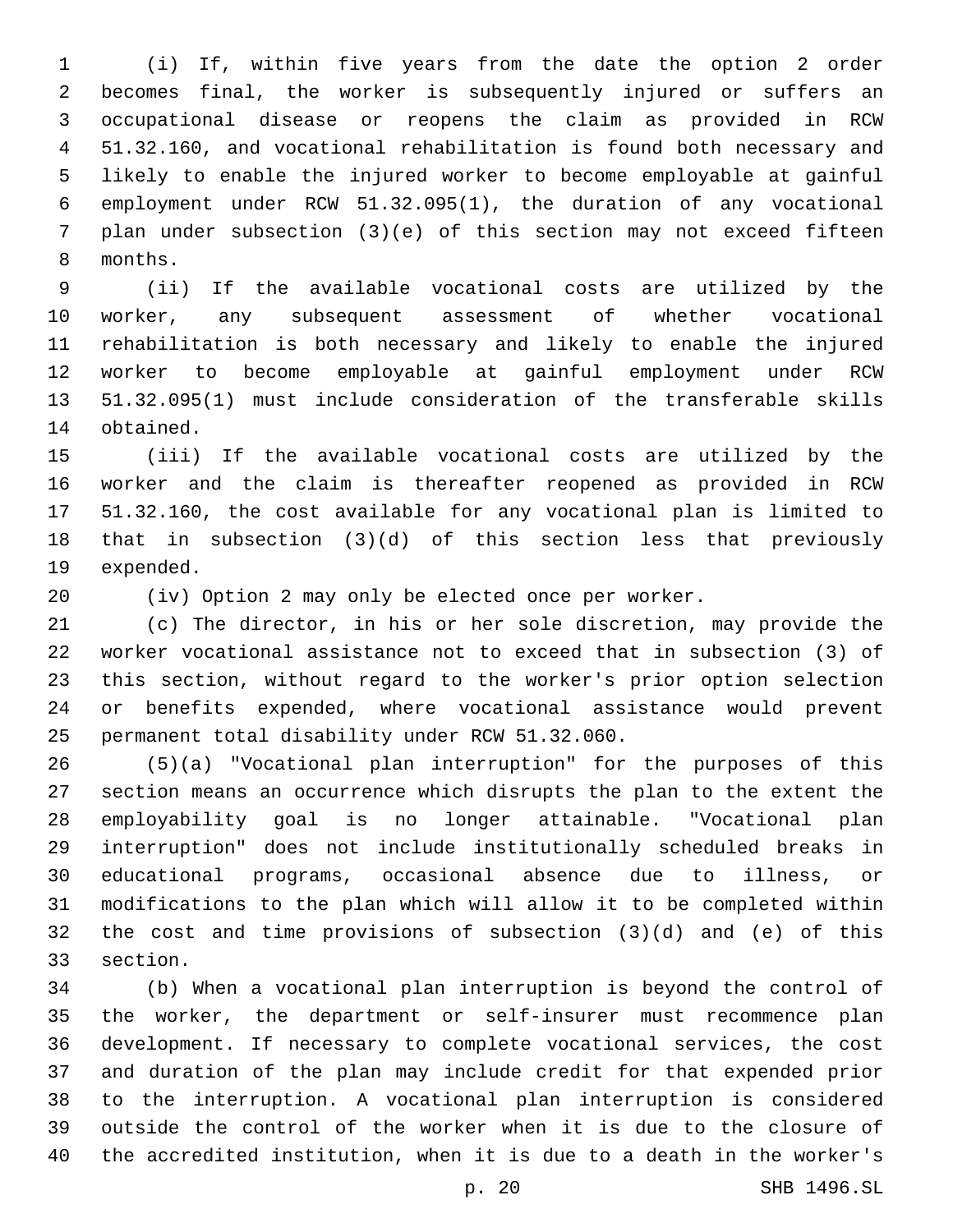immediate family, or when documented changes in the worker's accepted medical conditions prevent further participation in the vocational 3 plan.

 (c) When a vocational plan interruption is the result of the worker's actions, the worker's entitlement to benefits must be suspended in accordance with RCW 51.32.110, including the opportunity for the worker to demonstrate good cause. If plan development or implementation is recommenced, the cost and duration of the plan may not include credit for that expended prior to the interruption. A vocational plan interruption is considered a result of the worker's actions when it is due to the failure to meet attendance expectations set by the training or educational institution, failure to achieve passing grades or acceptable performance review, unaccepted or postinjury conditions that prevent further participation in the vocational plan, or the worker's failure to abide by the accountability agreement in subsection (3)(a) of this section.

 (6) Costs paid for vocational services and plans must be chargeable to the employer's cost experience or must be paid by the self-insurer, as the case may be. For state fund vocational plans implemented on or after January 1, 2008, the costs may be paid from the medical aid fund at the sole discretion of the director under the 22 following circumstances:

 (a) The worker previously participated in a vocational plan or selected a worker option as described in RCW 51.32.099(4) or in 25 subsection (4) of this section;

 (b) The worker's prior vocational plan or selected option was based on an approved plan or option on or after January 1, 2008;

 (c) For state fund employers, the date of injury or disease manifestation of the subsequent claim is within the period of time 30 used to calculate their experience factor;

 (d) The subsequent claim is for an injury or occupational disease that resulted from employment and work-related activities beyond the worker's documented restrictions.33

 (7) The vocational plan costs payable from the medical aid fund must include the costs of temporary total disability benefits, except those payable from the supplemental pension fund, from the date the vocational plan is implemented to the date the worker completes the plan or ceases participation. The vocational costs paid from the medical aid fund may not be charged to the state fund employer's cost 40 experience.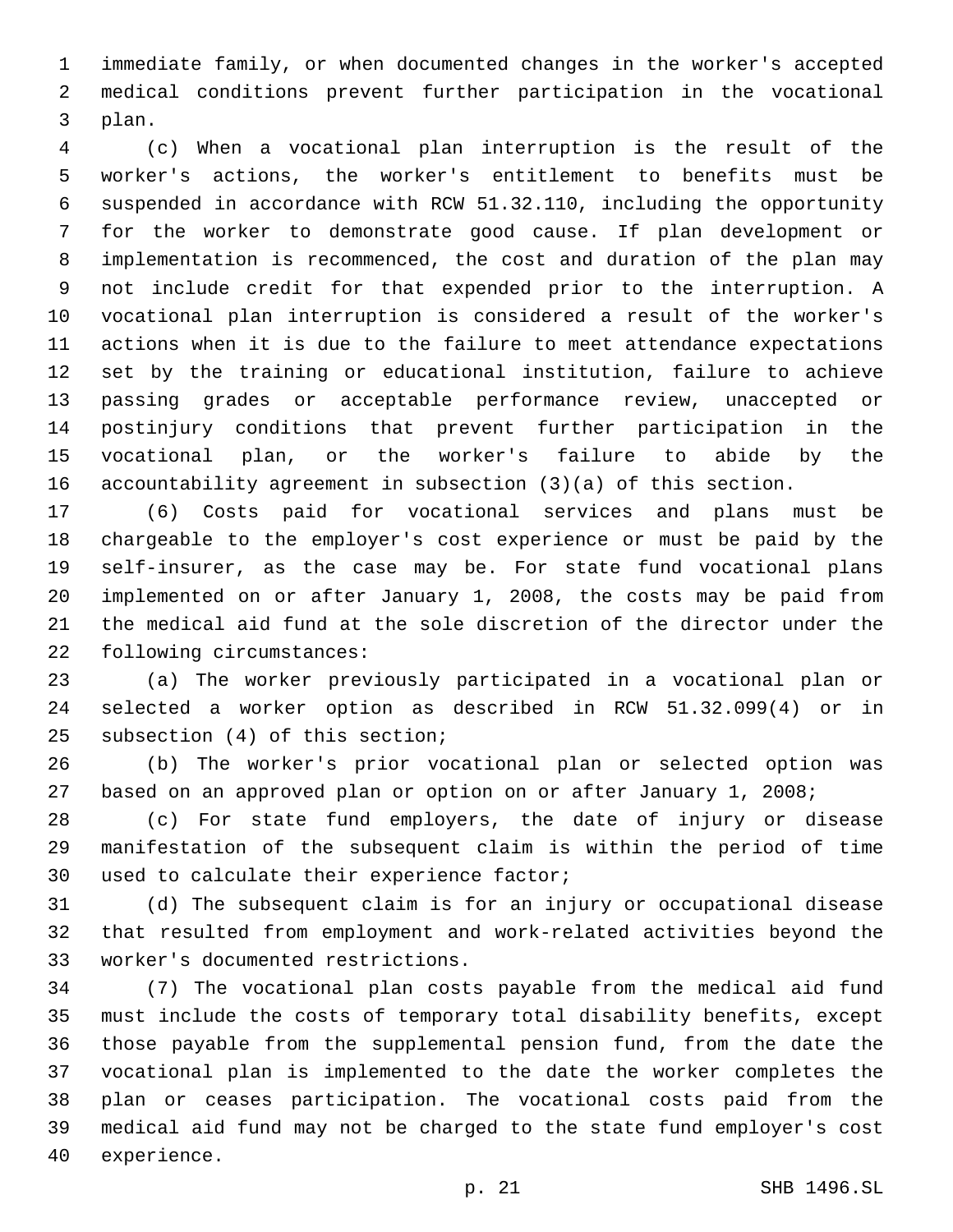**Sec. 6.** RCW 51.44.040 and 2005 c 475 s 1 are each amended to 2 read as follows:

 (1) There ((shall be)) is in the office of the state 4 treasurer( $(\tau)$ ) a fund to be known and designated as the "second 5 injury fund," which ((shall)) may be used only for the purpose of 6 defraying charges against  $((i\text{#}))$  employers and for supporting return- to-work outcomes for injured workers as provided in RCW 51.16.120, 8 51.32.095(4), and 51.32.250. The fund ((shall)) must be administered 9 by the director. The state treasurer  $((shall))$  must be the custodian 10 of the second injury fund and ((shall be)) is authorized to disburse moneys from it only upon written order of the director.

 (2) Payments to the second injury fund from the accident fund 13 ((shall)) must be made pursuant to rules adopted by the director. Costs of these payments may not affect the experience rating of employers insured by the state fund.

16 (3)(a) Assessments for the second injury fund  $((shall))$  must be imposed on self-insurers pursuant to rules adopted by the director. 18 Such rules ((shall)) must provide for at least the following:

 (i) Except as provided in (a)(ii) of this subsection, the amount assessed each self-insurer must be in the proportion that the payments made from the fund on account of claims made against self-insurers bears to the total sum of payments from the fund.

 (ii) Except as provided in section 2, chapter 475, Laws of 2005, beginning with assessments imposed on or after July 1, 2009, the 25 department ((shall)) must experience rate the amount assessed each self-insurer as long as the aggregate amount assessed is in the proportion that the payments made from the fund on account of claims made against self-insurers bears to the total sum of payments from the fund. The experience rating factor must provide equal weight to the ratio between expenditures made by the second injury fund for claims of the self-insurer to the total expenditures made by the second injury fund for claims of all self-insurers for the prior three fiscal years and the ratio of workers' compensation claim payments under this title made by the self-insurer to the total worker's compensation claim payments made by all self-insurers under this title for the prior three fiscal years. The weighted average of these two ratios must be divided by the latter ratio to arrive at the 38 experience factor.

 (b) For purposes of this subsection, "expenditures made by the second injury fund" mean the costs and charges described under RCW